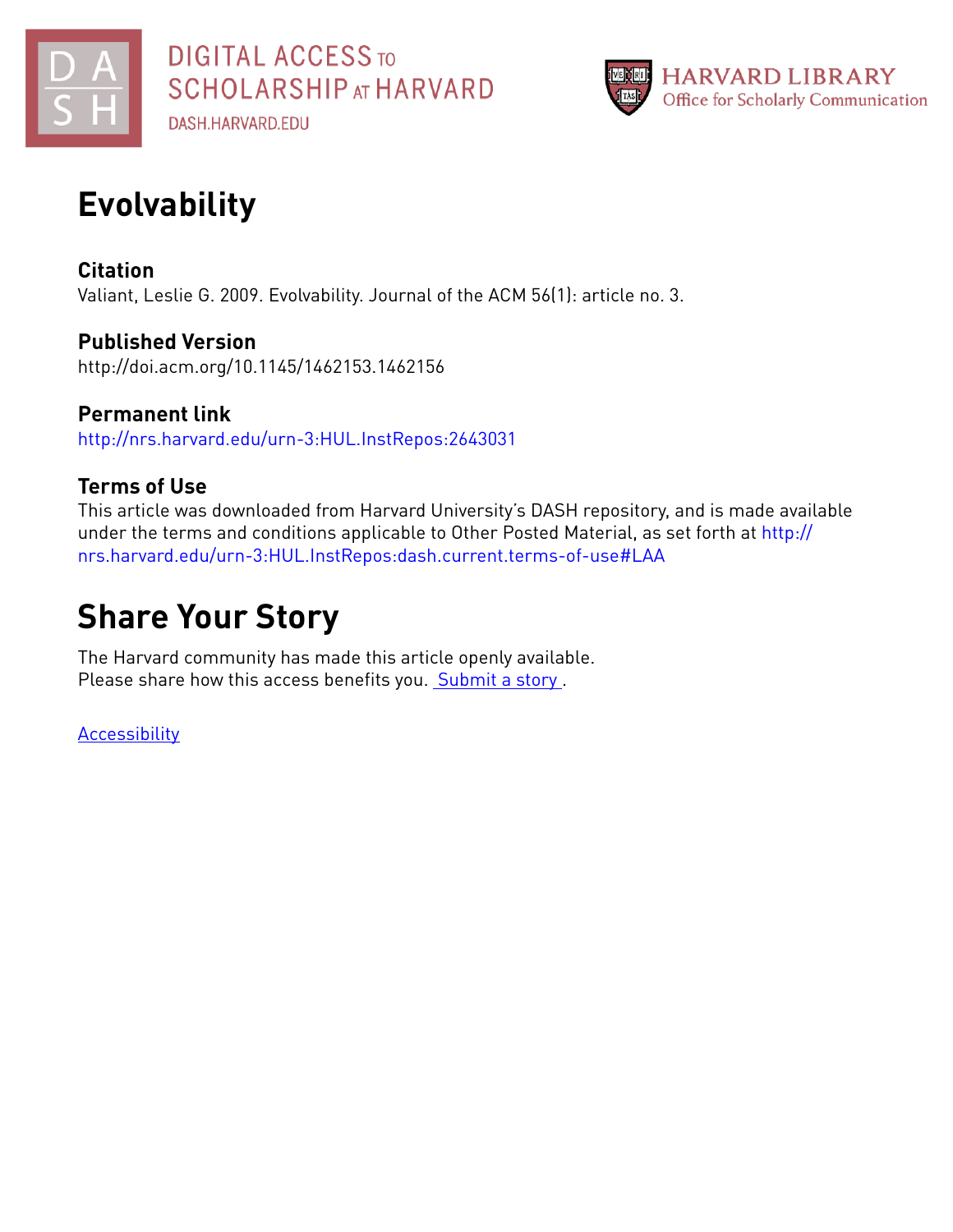# **Evolvability**

### LESLIE G. VALIANT

#### *Harvard University, Cambridge, Massachusetts*

Abstract. Living organisms function in accordance with complex mechanisms that operate in different ways depending on conditions. Darwin's theory of evolution suggests that such mechanisms evolved through variation guided by natural selection. However, there has existed no theory that would explain quantitatively which mechanisms can so evolve in realistic population sizes within realistic time periods, and which are too complex. In this article, we suggest such a theory. We treat Darwinian evolution as a form of computational learning from examples in which the course of learning is influenced only by the aggregate fitness of the hypotheses on the examples, and not otherwise by specific examples. We formulate a notion of evolvability that distinguishes function classes that are evolvable with polynomially bounded resources from those that are not. We show that in a single stage of evolution monotone Boolean conjunctions and disjunctions are evolvable over the uniform distribution, while Boolean parity functions are not. We suggest that the mechanism that underlies biological evolution overall is "evolvable target pursuit", which consists of a series of evolutionary stages, each one inexorably pursuing an evolvable target in the technical sense suggested above, each such target being rendered evolvable by the serendipitous combination of the environment and the outcomes of previous evolutionary stages.

Categories and Subject Descriptors: F.1.1 [**Computation by Abstract Devices**]: Models of Computation—*Self-modifying machines (e.g., neural networks)*; I.1.2 [**Symbolic and Algebraic Manipulation**]: Algorithms—*Analysis of algorithms*; I.2.6 [**Artificial Intelligence**]: Learning—*Concept learning*; J.3 [**Life and Medical Sciences**]: *Biology and genetics*

General Terms: Algorithms, Theory

Additional Key Words and Phrases: Evolvable, PAC learning, SQ learning

#### **ACM Reference Format:**

Valiant, L. G. 2009. Evolvability. J. ACM 56, 1, Article 3 (January 2009), 21 pages.  $DOI =$ 10.1145/1462153.1462156 http://doi.acm.org/10.1145/1462153.1462156

© 2009 ACM 0004-5411/2009/01-ART3 \$5.00 DOI 10.1145/1462153.1462156 http://doi.acm.org/ 10.1145/1462153.1462156

This work was supported by grants NSF-CCR-0310882, NSF-CCF-0432037 and NSF-CCF-04-27129 from the National Science Foundation.

Preliminary versions of this article appeared as Electronic Colloquium on Computational Complexity Report TR06-120 (2006) and in *Proceedings of the 32nd International Symposium on Mathematical Foundations of Computer Science*, Lecture Notes of Computer Science, vol. 4708, Springer-Verlag, Berlin, Germany, 2007, pp. 22–43.

Author's address: Harvard University, School of Engineering and Applied Sciences, Pierce Hall, 29 Oxford Street, Cambridge, MA 02138, e-mail: valiant@seas.harvard.edu.

Permission to make digital or hard copies of part or all of this work for personal or classroom use is granted without fee provided that copies are not made or distributed for profit or direct commercial advantage and that copies show this notice on the first page or initial screen of a display along with the full citation. Copyrights for components of this work owned by others than ACM must be honored. Abstracting with credit is permitted. To copy otherwise, to republish, to post on servers, to redistribute to lists, or to use any component of this work in other works requires prior specific permission and/or a fee. Permissions may be requested from Publications Dept., ACM, Inc., 2 Penn Plaza, Suite 701, New York, NY 10121-0701 USA, fax +1 (212) 869-0481, or permissions@acm.org.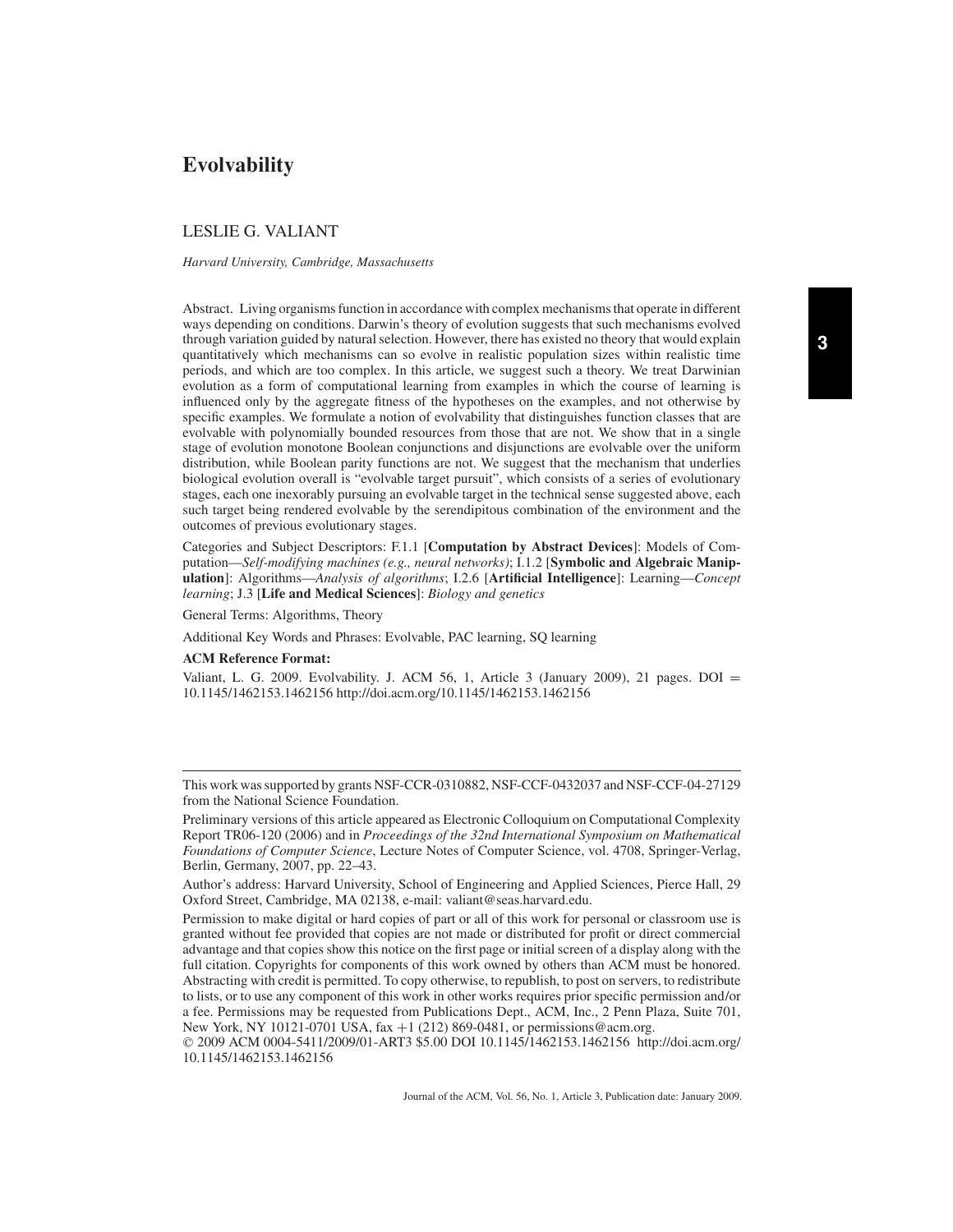#### 1*. Introduction*

We address the problem of quantifying how complex mechanisms, such as those found in living cells, can evolve into existence without any need for unlikely events to occur. If evolution merely performed a random search, it would require exponential time, much too long to explain the complexity of existing biological structures. Darwin suggested selection as the critical controlling principle beyond variation. He also observed that the supposition that the eye could evolve would be " $\cdots$ absurd in the highest possible degree" were it not for the fact that eyes "vary ever so slightly" and might therefore evolve over time by selection [Darwin 1859]. In other words, a *necessary* condition for evolution to a specific target is the *existence* of an evolutionary path towards it consisting of small steps. But what are the conditions that hold in biology that are *sufficient* for such paths to be *taken* as routinely and efficiently as they apparently are?

This article describes a quantitative theory of the possibilities and limitations of what selection can achieve in speeding up the process of acquiring complex mechanisms beyond mere exhaustive search. In particular, we show that, in a defined quantitative sense, selection for a given beneficial behavior can provably support the evolution of certain specific classes of mechanisms, and provably not support that of certain other classes.

We approach this problem by viewing mechanisms from the viewpoint of the mathematical functions they realize. In particular the subject matter of the field of computational learning theory [Valiant 1984; Pitt and Valiant 1988; Blumer et al. 1989; Kearns and Valiant 1994; Kearns and Vazirani 1994] can be viewed as that of delineating limits on the complexity of functions that can be acquired with feasible resources without an explicit designer or programmer. A primary instance studied there is the acquisition of a recognition algorithm for a function given just positive and negative examples of it. The quantitative study of computational learning over the last two decades has shown that certain classes of recognition mechanisms can indeed be learned in a feasible amount of time, while others encounter apparently intractable computational impediments.

Our goal here is to give a quantitative theory of the evolution of mechanisms. What we formalize is concerned with four basic notions. First, since the biology of cells consists of thousands of proteins and operates with circuits with complex mechanisms, we seek mechanisms that can evaluate *many-argument functions*. This permits the behavior of circuits to vary in complex ways depending on the particular combination of values taken by a large number of input parameters. For example, such a function may determine the expression level of a protein in terms of the expression levels of all the other proteins. Second, any particular many-argument function has a measure of *performance* that is determined by the values of the function on inputs from a probability distribution over the conditions that arise. By applying the function to a variety of conditions, each one corresponding to an experience, the organism will enjoy a cumulative expected benefit that is determined by this performance. Third, for any function only a limited number of variants can be explored per generation, whether through mutations or recombination, since the organisms that can exist at any time have a *limited population*. Fourth, there is the requirement that mechanisms with significant improvements in performance evolve in a *limited number of generations*.

Journal of the ACM, Vol. 56, No. 1, Article 3, Publication date: January 2009.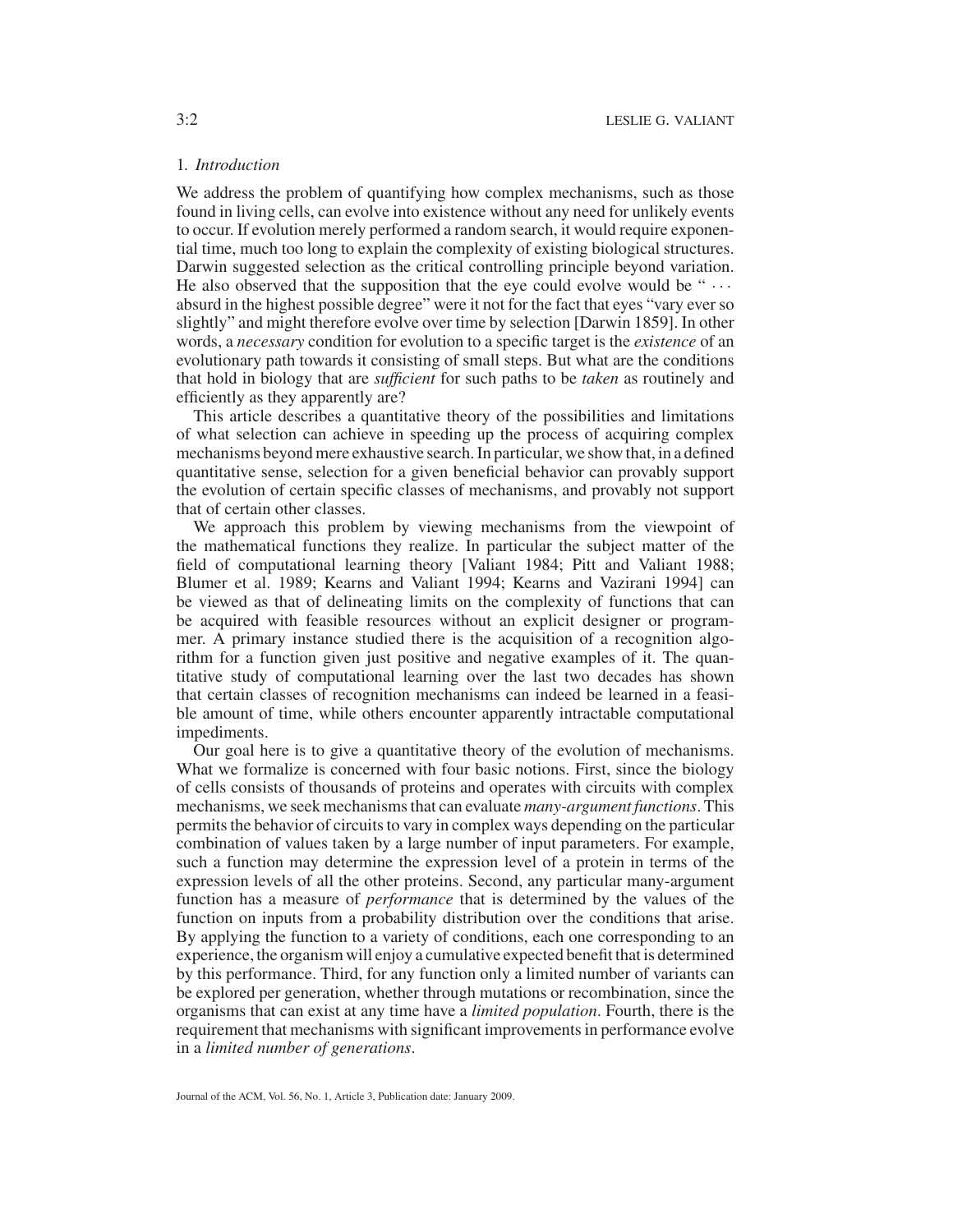We show that our notion of evolvability is a restricted case of PAC learnability. This offers a unifying framework for the fields of evolution and cognition. The behavior of a biological organism is clearly affected both by the results of evolution and those of learning by the individual. Distinguishing between the effects of nature and nurture on behavior has proved problematic, and it will perhaps help to have a unifying viewpoint on them.

While evolvability as we define it is a form of learnability, it is a constrained form. In PAC learning [Valiant 1984], an update to a hypothesis may depend arbitrarily, as permitted by polynomial time computation, on the particular examples presented, on the values computed on them by the hypothesis, and on the values of the functions to be learned on those examples. In the more restricted Statistical Query (SQ) model of Kearns [1998] the updates can depend only on the result of statistical queries on the distribution of examples. However, these queries can ask about the percentage of examples that have certain syntactic properties beside being positive or negative, such as the number of bits that are ones in their description, and hence the course of learning may depend explicitly on these syntactic descriptions. In evolution, we assume that the updates depend *only* on the aggregate performance of the competing hypotheses on a distribution of examples or experiences, and in no additional way on the syntactic descriptions of the examples. This restriction reflects the idea that the relationship between the genotype and phenotype may be extremely complicated, and the evolution algorithm does not understand it. We shall observe that the function classes that are evolvable, in our sense, form a subset of those that are SQ learnable.

As far as the evolvability of specific classes of functions, we have both positive and negative results. On the positive side we show that the classes of monotone Boolean conjunctions and disjunctions are evolvable over the uniform distribution of inputs for the most natural representation of these functions. On the negative side, we observe that the class of Boolean parity functions is not evolvable over the uniform distribution, as it is not SQ learnable. Since the latter class is known to be learnable, we can conclude that evolvability is more constrained than learnability.

Our intention is to leave little doubt that functions in classes that are provably evolvable in the defined sense, do correspond to mechanisms that can logically evolve into existence over realistic time periods and within realistic populations, without any need for combinatorially unlikely events to occur. Previous quantitative theories of evolution had aims other than that of quantifying the complexity of the mechanisms that evolved. The major classical thrust has been the analysis of the dynamics of populations [Fisher 1930; Wright 1968; Roff 1997; Bürger 2000]. The immediate goal of these analyses has been the prediction of the outcome of competition among different populations. Game theory has been one of the approaches followed [Maynard-Smith 1982]. A more recent development is the study of evolutionary algorithms [Bäck et al. 1997; Wegener 2001], a field in which the goal is to develop good computer algorithms inspired by evolution, usually for optimization, but not necessarily those that model biological evolution. For example, these algorithms may choose mutations depending on the current inputs or experiences, may act on exponentially small increases in performance, and may be forced to start from a fixed configuration. We note also that the term *evolvability* has been used in a further different sense, that of measuring the intrinsic capacity of genomes to produce variants [Wagner and Altenberg 1996].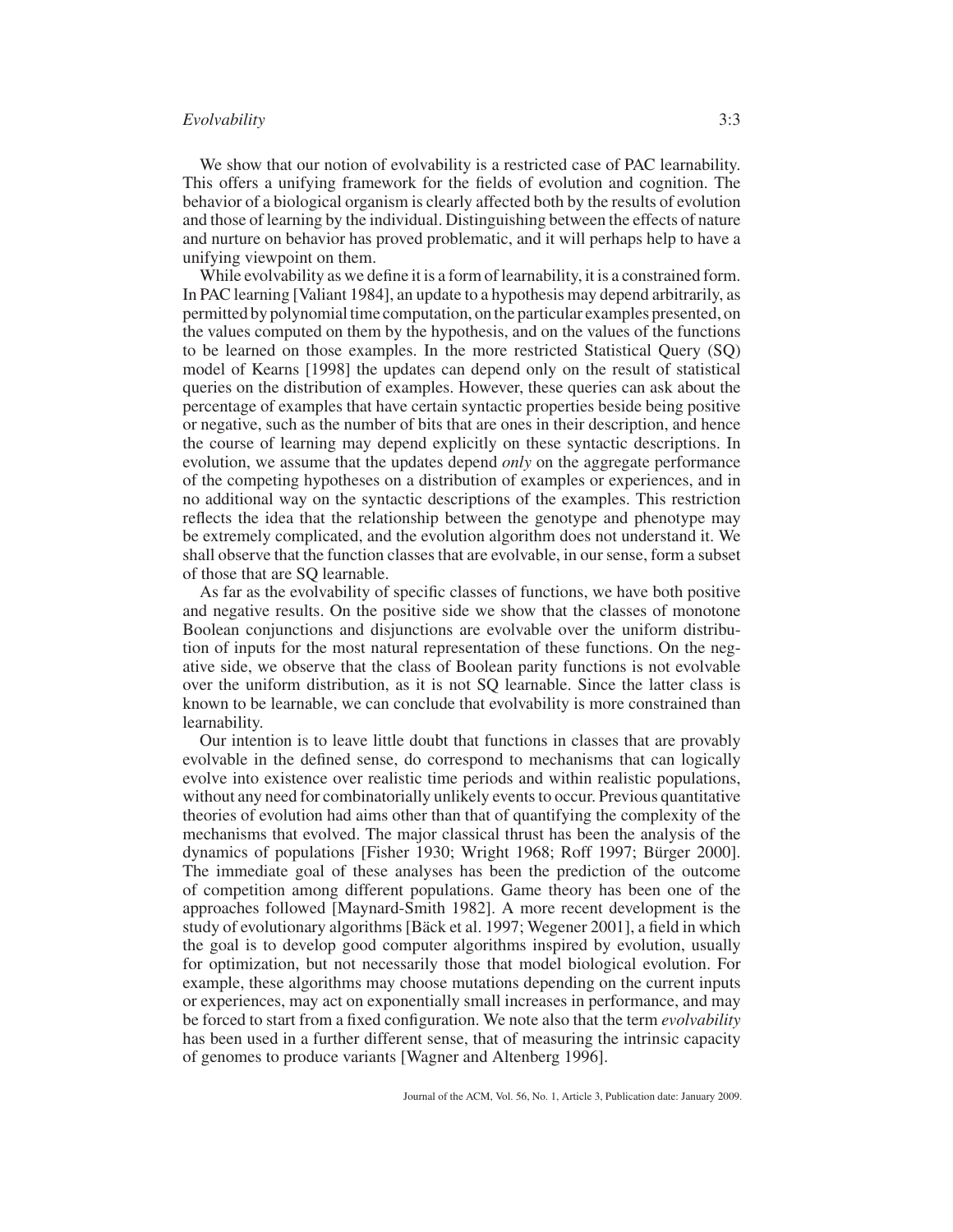We observe that these and other previous discussions of evolution here emphasized competition and survival. Such discussions have not yielded quantitative explanations of which mechanisms can evolve using only feasible resources, and which cannot. Our purpose in introducing our target-oriented formulation is to address this specific question.

#### 2*. Many-Argument Functions*

The structures or circuits that are the constituents of living cells have to respond appropriately to wide variations in the internal and external conditions. We shall represent the conditions as the values of a number of variables  $x_1, \ldots, x_n$ , each of which may correspond, for example, to the output of some previously existing circuit. The responses that are desirable for an organism under the various combinations of values of the variables  $x_1, \ldots, x_n$  we view as the values of an *ideal* function  $f(x_1, \ldots, x_n)$ . This *f* will have a low value in circumstances when such a low value is the most beneficial, and a high value in those other circumstances when a high value is the most beneficial. It will be beneficial to evolve a circuit that behaves as closely as possible to this *f* . For simplicity, we shall consider the variables  $x_i$  and the functions  $f$  to take just two possible values, a low value of  $-1$ , and a high value of  $+1$ . One can, for example, think of  $x_i$  having value  $+1$  or  $-1$ according to whether the *i*th protein is being expressed or not, and *f* having value +1 or −1 according to whether a further protein is being expressed. Then, *f* is an ideal function if for each combination of the conditions represented by the  $x_i$  the value of *f* is the best one for the organism.

We shall consider in this article two particular function classes. The first, the *parity* functions, will be shown in this article not to be evolvable. The second, *conjunctions*, will be shown to be evolvable in the monotone case over the uniform distribution.

A parity function is odd or even. An odd (even) parity function  $f$  over  $x_1, \ldots, x_n$ has value +1 if and only if an odd (even) number of the variables in a subset *S* of the variables have value  $+1$ . For example, an odd parity function over  $\{x_1, x_2, x_3, x_4\}$ with  $S = \{x_1, x_3, x_4\}$  has value +1 if  $x_1 = x_2 = x_3 = x_4 = +1$ , and value −1 if  $x_1 = x_2 = x_3 = +1$  and  $x_4 = -1$ .

We shall show that for evolving arbitrary parity functions over *n* variables, that is for an arbitrary *unknown* subset *S*, either the number of generations or the population size of the generations would need to be exponentially large in terms of *n*.

In contrast, we shall also show that there are classes with similarly substantial structure that are evolvable in a strong sense. An example of such a class is that of monotone conjunctions, defined as conjunctions of a subset *S* of the literals  ${x_1, x_2, \ldots, x_n}$ . An example of a conjunction is the function that is true if and only if  $x_1 = +1$ , and  $x_4 = +1$ . We abbreviate this function as  $x_1x_4$ .

We denote by  $X_n$  the set of all  $2^n$  combinations of values that the variables  $x_1, \ldots, x_n$  can take. For both of the above defined function classes, the set *S* is unknown to the evolution algorithm and the challenge for it is to approximate it from among the more than polynomially many possibilities. We define  $D_n$  to be a probability distribution over  $X_n$  that describes the relative frequency with which the various combinations of variable values for  $x_1, \ldots, x_n$  occur in the context of the organism. Evolution algorithms that work for all distributions would be particularly compelling.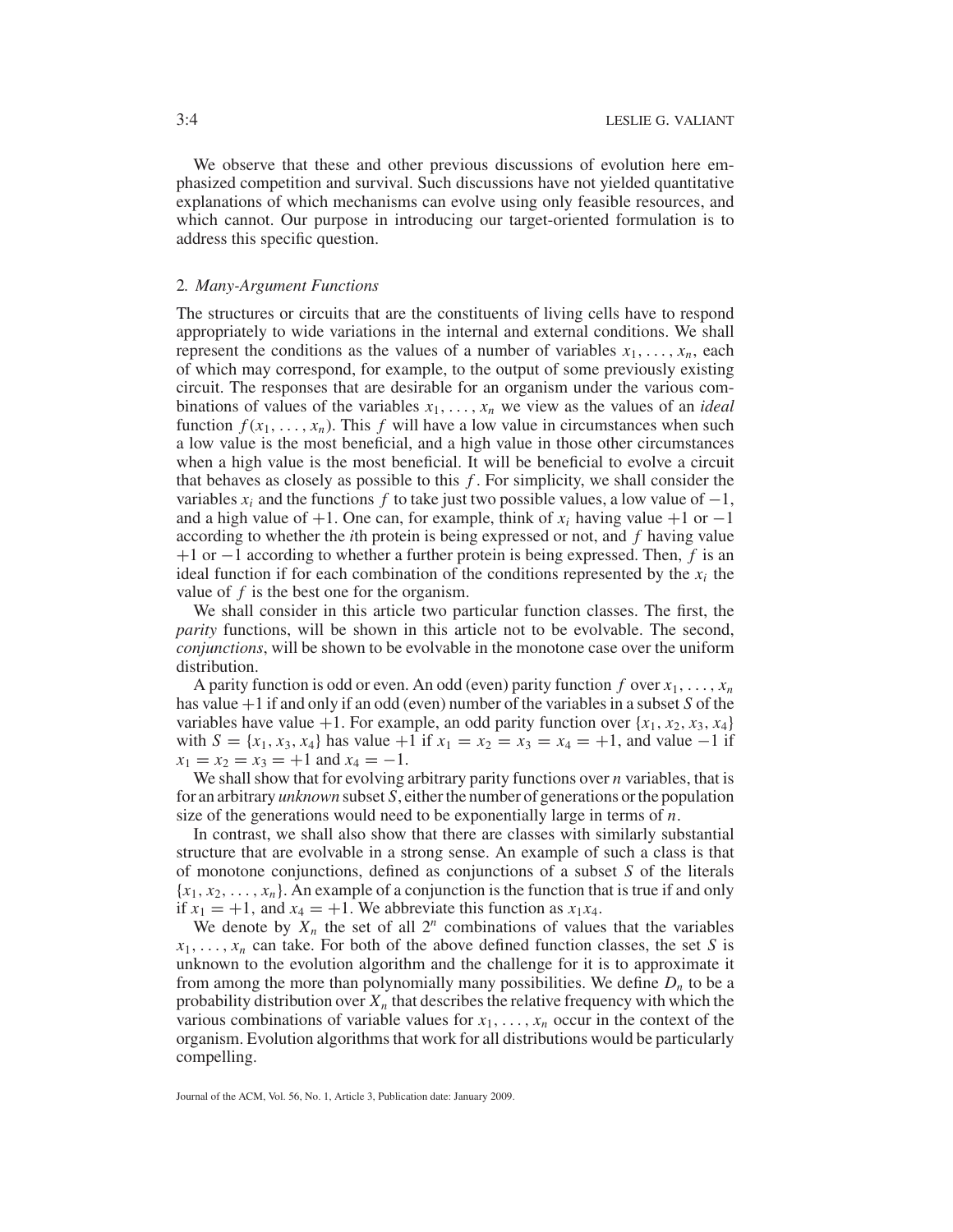*Definition* 2.1. The *performance* of function  $r : X_n \to \{-1, 1\}$  with respect to ideal function  $f: X_n \to \{-1, 1\}$  for probability distribution  $D_n$  over  $X_n$  is

$$
Perf_f(r, D_n) = \sum_{x \in X_n} f(x)r(x)D_n(x).
$$

The performance is simply a measure of the correlation between the ideal function *f* and a hypothesis *r* we have at hand. The value will always be a real number in the range  $[-1, 1]$ . It will have value 1 if *f* is identical to *r* on points with nonzero probability in  $D_n$ . It will have value  $-1$  if there is perfect anti-correlation on these points.

The interpretation is that every time the organism has an experience in the form of a set of values  $x \in X_n$  it will undergo a benefit amounting to  $+1$  if its circuit *r* agrees with the ideal  $f$  on that  $x$ , or a penalty  $-1$  if  $r$  disagrees. Over a sequence of life experiences (i.e., different points in  $X_n$ ) the total of all the benefits and penalties will be accumulated. Organisms or groups for which this total is high will be selected preferentially to survive over organisms or groups with lower such totals.

The performance  $Perf_f(r, D_n)$  may be viewed as a fitness landscape over the genomes *r*. Our analysis discusses the viability of this landscape for evolution in terms of the nature of the ideal function  $f$  and the distribution  $D_n$  of inputs for  $f$ . Instead of speculating on the nature of fitness landscapes that may be encountered in the world, we instead discuss which ideal functions give rise to landscapes that allow them to evolve.

An organism or group will be able to test the performance of a function *r* by sampling a limited set  $Y \subseteq X_n$  of size  $s(n)$  of inputs or experiences from  $D_n$ , where, for simplicity, we assume that the *Y* are chosen independently for the various *r*. These experiences may be thought of as corresponding to one or more per organism, so that *s*(*n*) certainly upper bounds the population size.

*Definition* 2.2. For a positive integer *s*, ideal function  $f: X_n \to \{-1, 1\}$  and probability distribution  $D_n$  over  $X_n$  the *empirical performance Perf<sub>f</sub> (r,*  $D_n$ *, s)* of function  $r : X_n \to \{-1, 1\}$  is a random variable that makes *s* selections independently with replacement according to  $D_n$  and for the multiset *Y* so obtained takes value

$$
s^{-1} \sum_{x \in Y} f(x)r(x).
$$

In our basic definition of evolvability, we insist that evolution be able to proceed from any starting point. Otherwise, if some reinitialization process were permitted, then proceeding to the reinitialized state from another state might incur an arbitrarily large decrease in performance.

The evolution algorithm for monotone conjunctions that we describe in detail in Section 5 behaves as follows. The learning of a target function  $x_1x_4$  will be achieved by an algorithm that maintains a conjunction of a number of literals. Clearly, the aim is to evolve the function  $x_1x_4$ , which has performance  $+1$  since it is identical with the target, and is the only conjunction with that performance. The mutations will consist of *adding or deleting a single literal* for the current conjunction, or *swapping one literal for another.* Since there are then about  $n^2$  possible mutations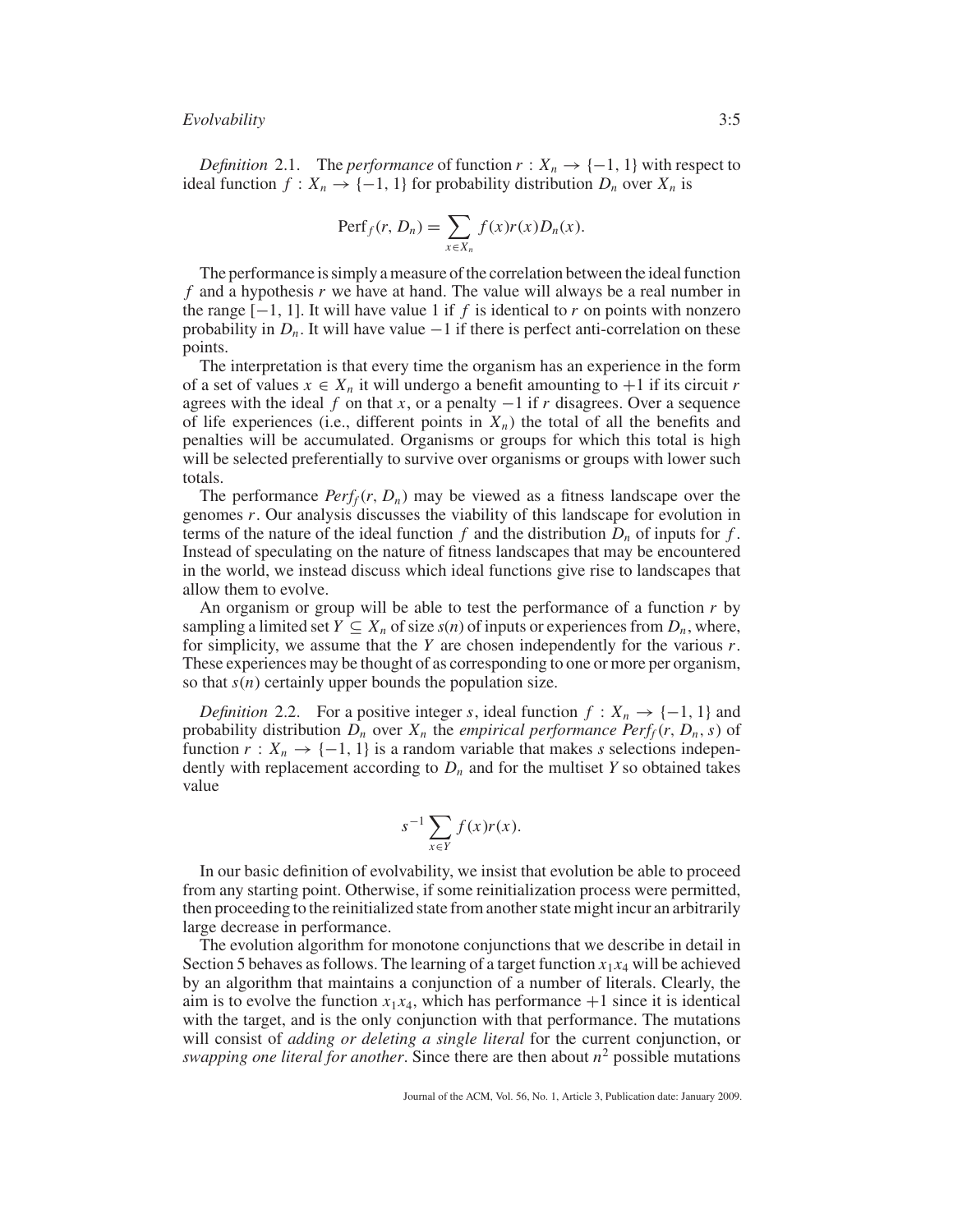at each step it is feasible to explore the space of all mutations with a population of (polynomial) size, namely  $n^2$ .

#### 3*. Definition of Evolvability*

Given the existence of an ideal function  $f$  the question we ask is whether it is possible to evolve a circuit for a function *r* that closely approximates *f* . Roughly, we want to say that a class *C* of ideal functions *f* is evolvable if any *f* in the class *C* satisfies two conditions. (i) From any starting function  $r_0$  the sequence of functions  $r_0 \Rightarrow r_1 \Rightarrow r_2 \Rightarrow r_3 \Rightarrow \cdots$  will be such that  $r_i$  will follow from *ri*<sup>−</sup><sup>1</sup> as a result of a single step of mutation and selection in a moderate size population, and (ii) after a moderate number  $i$  of steps  $r_i$  will have a performance value significantly higher than the performance of  $r<sub>0</sub>$ , so that it is detectable after a moderate number of experiences. The conditions will be sufficient for evolution to start from any function and progress towards *f* , predictably and inexorably.

While the ideal function may be viewed as an abstract mathematical function, the hypothesis *r* needs to be represented concretely in the organism and should be viewed as a *representation* of a function. We generally consider *C* to be a class of ideal functions and *R* a class of representations of functions from which the organism will choose an *r* to approximate the *f* from *C*. We assume that the representation *R* is *polynomial evaluatable* in the sense that there is a polynomial  $u(n)$  such that given the description of an *r* in *R* and an input *x* from  $X_n$ , the value of  $r(x)$  can be computed in  $u(|r|)$  steps. This reflects the assumption that the processes of biology can be simulated in polynomial time on a computer. (We note, however, that, in this article, this assumption does not arise anywhere except when relating the evolvable class to learnable classes for which corresponding conditions are imposed.) For brevity, and where it introduces no confusion, we shall denote by *r* both the representation as well as the function that that representation computes. We denote by  $C_n$ ,  $R_n$ , and  $D_n$ , the restrictions of C, R, and D to *n* variables, but sometimes omit these distinctions where the meaning is clear. Also, we shall denote by  $\varepsilon$  the error parameter of the evolution, which describes how close to optimality the performance of the evolved representation has to be. We shall be prepared to expend resources that are polynomial in *n*, the number of arguments of the ideal function, and also in  $1/\varepsilon$ . Hence, our resource bounds will be polynomial functions, such as  $p(n, 1/\varepsilon)$  in the definition below. (To be more precise, *n* here should be interpreted as the maximum of the number of arguments and the size of the smallest representation of an ideal target function, but we will, for simplicity assume here that the representations needed are of size polynomial in the number of variables, which removes the need for this distinction. However, we will imply in all our polynomial bounds in this article where *n* occurs this more precise meaning that also applies when the number of variables grows more slowly.)

*Definition* 3.1. For a polynomial  $p(\cdot, \cdot)$  and a representation class R a p*neighborhood N* on *R* is a pair  $M_1$ ,  $M_2$  of randomized polynomial time Turing machines such that on input the numbers *n* (in unary) and  $[1/\varepsilon]$  and a representation  $r \in R_n$  act as follows: *M*<sub>1</sub> outputs all the members of a set *Neigh<sub>N</sub>*( $r, \varepsilon$ )  $\subseteq R_n$ , that contains  $r$  and may depend on random coin tosses of  $M_1$ , and has size at most  $p(n, 1/\varepsilon)$ . If  $M_2$  is then run on this output of  $M_1$ , it in turn outputs one member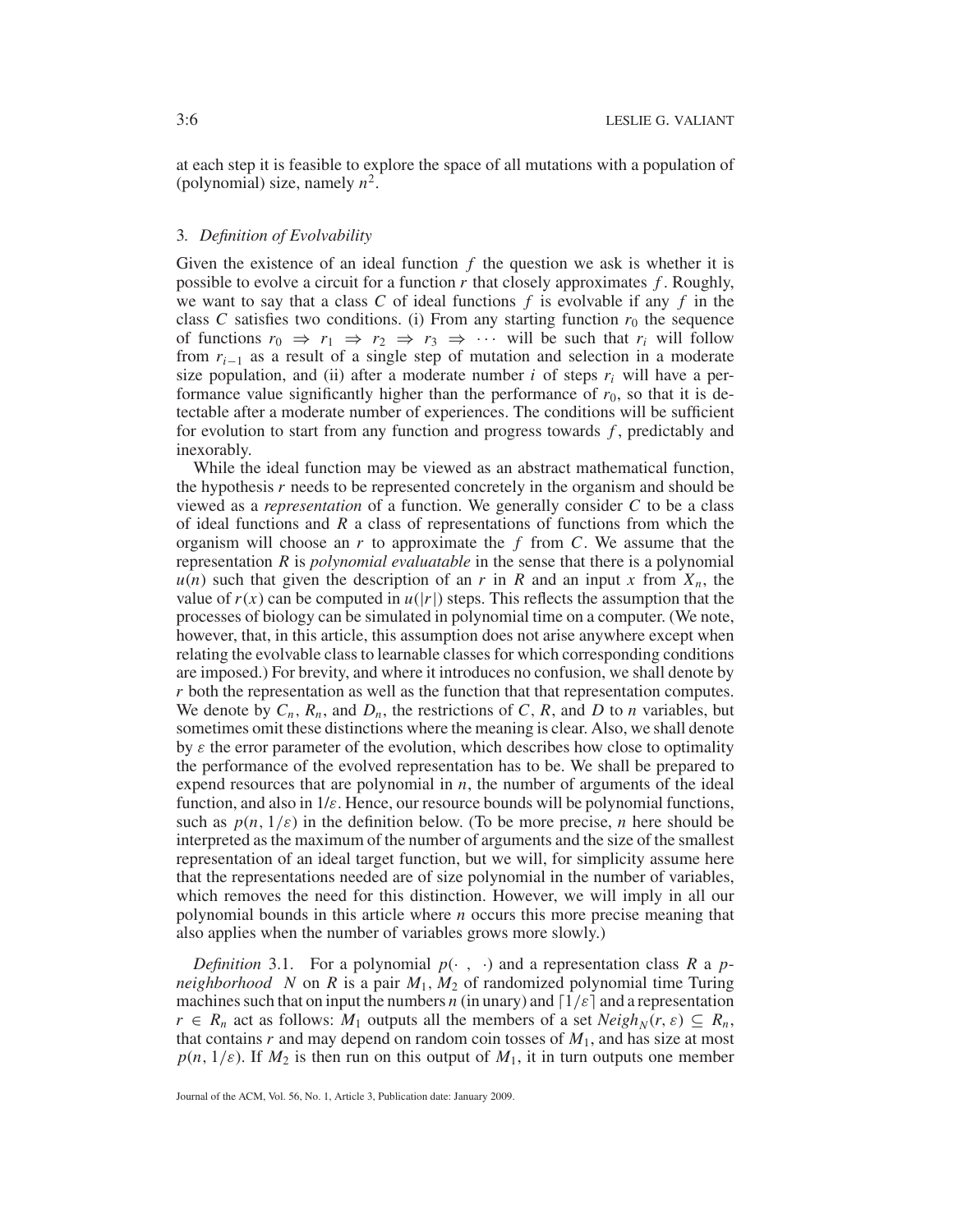of *Neigh<sub>N</sub>*( $r, \varepsilon$ ), with member  $r_1$  being output with a probability  $Pr_N(r, r_1) \ge$  $1/p(n, 1/\varepsilon)$ .

The interpretation here is that for each genome the number of variants, determined by  $M_1$ , that can be searched effectively is not unlimited, because the population at any time is not unlimited, but is polynomial bounded. But a significant number of experiences with each variant, generated by *M*2, must be available so that differences in performance can be detected reliably. One possible implementation, clearly, is to regard  $R$  as the set of possible genomes, restrict mutations to a fixed constant number of base pairs, and regard the genome length as a polynomial in the relevant *n*. We consider exponentially many such variants to be impractical, while modest polynomial bounds such as *n* or  $n^2$  are feasible. As in other areas of algorithmic analysis natural polynomially bounded processes usually have reasonably modest polynomial bounds, and hence such results are meaningful [Garey and Johnson 1979; Papadimitriou 1994]. The theory, as presented here, aims to distinguish between polynomial and exponential resources, insisting as it does that population sizes, numbers of generations, and numbers of computational steps all have to be upper bounded by a polynomial in the number of variables on which a circuit depends, and in the inverse of the error. Clearly, using more careful analysis finer distinctions can also be made. We note that estimates of actual mutation rates in various organisms are available [Drake et al. 1998; Kimura 1968; Kumar and Subramanian 2002].

*Definition* 3.2. For error parameter  $\varepsilon$ , positive integers *n* and *s*, an ideal function  $f \in C_n$ , a representation class R with  $p(n, 1/\varepsilon)$ -neighborhood N on *R*, a distribution *D*, a representation  $r \in R_n$  and a real number *t*, the *mutator Mu*(*f*,  $p(n, 1/\varepsilon)$ , *R*, *N*, *D*, *s*, *r*, *t*) is a random variable that on input  $r \in R_n$ takes a value  $r_1 \in R_n$  determined as follows: For each  $r_1 \in Neigh_N(r, \varepsilon)$  it first computes an empirical value of  $v(r_1) = Perf_f(r_1, D_n, s)$ . Let *Bene* be the set  $\{r_1 \mid v(r_1) \ge v(r) + t\}$  and *Neut* be the set difference  $\{r_1 \mid v(r_1) \ge v(r) - t\}$ *Bene*. Then

(i) if *Bene*  $\neq \phi$  then output  $r_1 \in$  *Bene* with probability

$$
Pr_N(r, r_1) / \sum_{r_1 \in \text{Bene}} Pr_N(r, r_1)
$$

(ii) if *Bene* =  $\phi$  then output an  $r_1 \in$  *Neut*, the probability of a specific  $r_1$  being

$$
Pr_N(r,r_1)/\sum_{r_1 \in Neut} Pr_N(r,r_1).
$$

In this definition, a distinction is made between beneficial and neutral mutations as revealed by a set of *s* experiences. In the former, the empirical performance after the mutation exceeds that of the current representation  $r$  by an additive tolerance of at least *t*, a quantity which will, in general, be large enough, in particular some inverse polynomial, that it can be reliably distinguished from a zero increase in performance. In neutral mutations, no significant increase in performance is expected, but it is expected that the performance is not worse than that of the current *r* by more than *t*. If some beneficial mutations are available, one is chosen in accordance with the relative probabilities of their generation by *N* as allowed by machine  $M_2$ in Definition 3.1. If none is available, then one of the neutral mutations is taken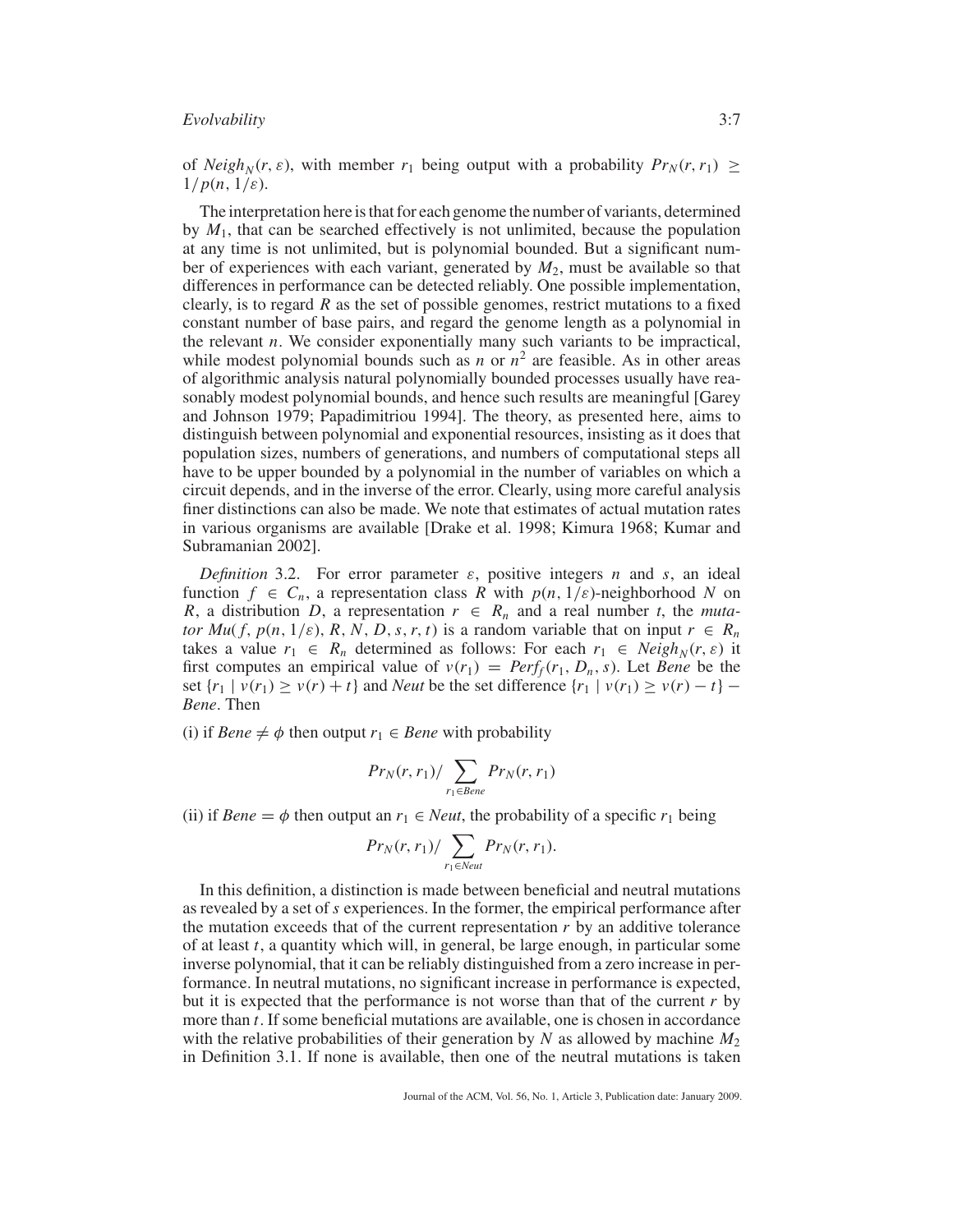in accordance with the relative probabilities of *their* generation by *N*. Since in Definition 3.1, we insist that  $r \in Neigh<sub>N</sub>(r, \varepsilon)$ , *r* will always be empirically neutral, by definition, and hence *Neut* will be nonempty.

*Definition* 3.3. For a mutator  $Mu(f, p(n, 1/\varepsilon), R, N, D, s, r, t)$  a *t-evolution step* on input  $r_1 \in R_n$  is the random variable  $r_2 = M u(f, p(n, 1/\varepsilon), R, N, D, s, r_1,$ *t*). We then say  $r_1 \rightarrow r_2$  or  $r_2 \leftarrow Evolve(f, p(n, 1/\varepsilon), R, N, D_n, s, r_1, t)$ .

We say that polynomials  $tl(x, y)$  and  $tu(x, y)$  are *polynomially related* if for some  $\eta > 1$  for all *x*,  $y$  (0 < *x*,  $y$  < 1)  $(tu(x, y))^{\eta} \le t l(x, y) \le t u(x, y)$ . We now define an evolution sequence as a sequence of *t*-evolution steps where the *t* at each step is bounded between two polynomially related quantities  $t\ell(1/n, \varepsilon)$ ,  $t\mu(1/n, \varepsilon)$  and computable in polynomial time by a Turing machine *T* that takes  $r \in R$ , *n* and  $\varepsilon$ as inputs.

*Definition* 3.4. For a mutator  $Mu(f, p(n, 1/\varepsilon), R, N, D, s, r, t)$  a  $(t\ell, tu)$ *evolution sequence* for  $r_1 \in R_n$  is a random variable that takes as values sequences  $r_1, r_2, r_3, \ldots$  such that for all  $i r_i \leftarrow Evolve(f, p(n, 1/\varepsilon), R, N, D, s, r_{i-1}, t_i),$ where  $t\ell(1/n, \varepsilon) \le t_i \le t\ell(1/n, \varepsilon)$ , *tl* and *tu* are polynomially related polynomials, and  $t_i$  is the output of a TM *T* on input  $r_{i-1}$ , *n* and  $\varepsilon$ .

We shall find that if we want to evolve to performance very close to one, say  $1 - \varepsilon$ , we shall need numbers of experiences *s* or numbers of generations *g* that grow inversely with  $\varepsilon$ , and tolerances t that diminish with  $\varepsilon$ . We therefore regard these as functions of *n* and  $\varepsilon$ , and denote them by  $s(n, 1/\varepsilon)$ ,  $g(n, 1/\varepsilon)$ ,  $t\ell(1/n, \varepsilon)$ and  $tu(1/n, \varepsilon)$ .

*Definition* 3.5. For polynomials  $p(n, 1/\varepsilon)$ ,  $s(n, 1/\varepsilon)$ ,  $t\ell(1/n, \varepsilon)$  and  $t\mu(1/n, \varepsilon)$ , a representation class *R* and  $p(n, 1/\varepsilon)$ -neighborhood *N* on *R*, the class *C* is  $(t\ell, tu)$ -evolvable by  $(p(n, 1/\varepsilon), R, N, s(n, 1/\varepsilon))$  *over distribution D* if there is a polynomial  $g(n, 1/\varepsilon)$  and a Turing machine *T*, which computes a tolerance bounded between *tl* and *tu*, such that for every positive integer *n*, every  $f \in C_n$ , every  $\varepsilon > 0$ , and every  $r_0 \in R_n$  it is the case that with probability greater than  $1 - \varepsilon$ , a (*tl*, *tu*)-evolution sequence  $r_0, r_1, r_2, \ldots$ , where  $r_i \leftarrow Evolve(f, p(n, 1/\varepsilon), R, N, D_n, s(n, 1/\varepsilon), r_{i-1}, T(r_{i-1}, n, \varepsilon))$ , will have  $Perf_f(r_{g(n,1/\varepsilon)}, D_n) > 1 - \varepsilon$ .

The polynomial  $g(n, 1/\varepsilon)$ , the generation polynomial, upper bounds the number of generations needed for the evolution process.

*Definition* 3.6. A class *C* is *evolvable by*  $(p(n, 1/\varepsilon), R, N, s(n, 1/\varepsilon))$  *over D* iff for some pair of polynomially related polynomials  $t\ell$ ,  $tu$ ,  $C$  is  $(tl, tu)$ -evolvable by  $(p(n, 1/\varepsilon), R, N, s(n, 1/\varepsilon))$  over *D*.

*Definition* 3.7. A class *C* is *evolvable by R over D* iff for some polynomials  $p(n, 1/\varepsilon)$  and  $s(n, 1/\varepsilon)$ , and some  $p(n, 1/\varepsilon)$ -neighborhood *N* on *R*, *C* is evolvable by  $(p(n, 1/\varepsilon), R, N, s(n, 1/\varepsilon))$  over *D*.

*Definition* 3.8. A class *C* is *evolvable over D* if for some *R* it is evolvable by *R* over *D*.

*Definition* 3.9. A class *C* is *evolvable* if it is evolvable over all *D*.

Journal of the ACM, Vol. 56, No. 1, Article 3, Publication date: January 2009.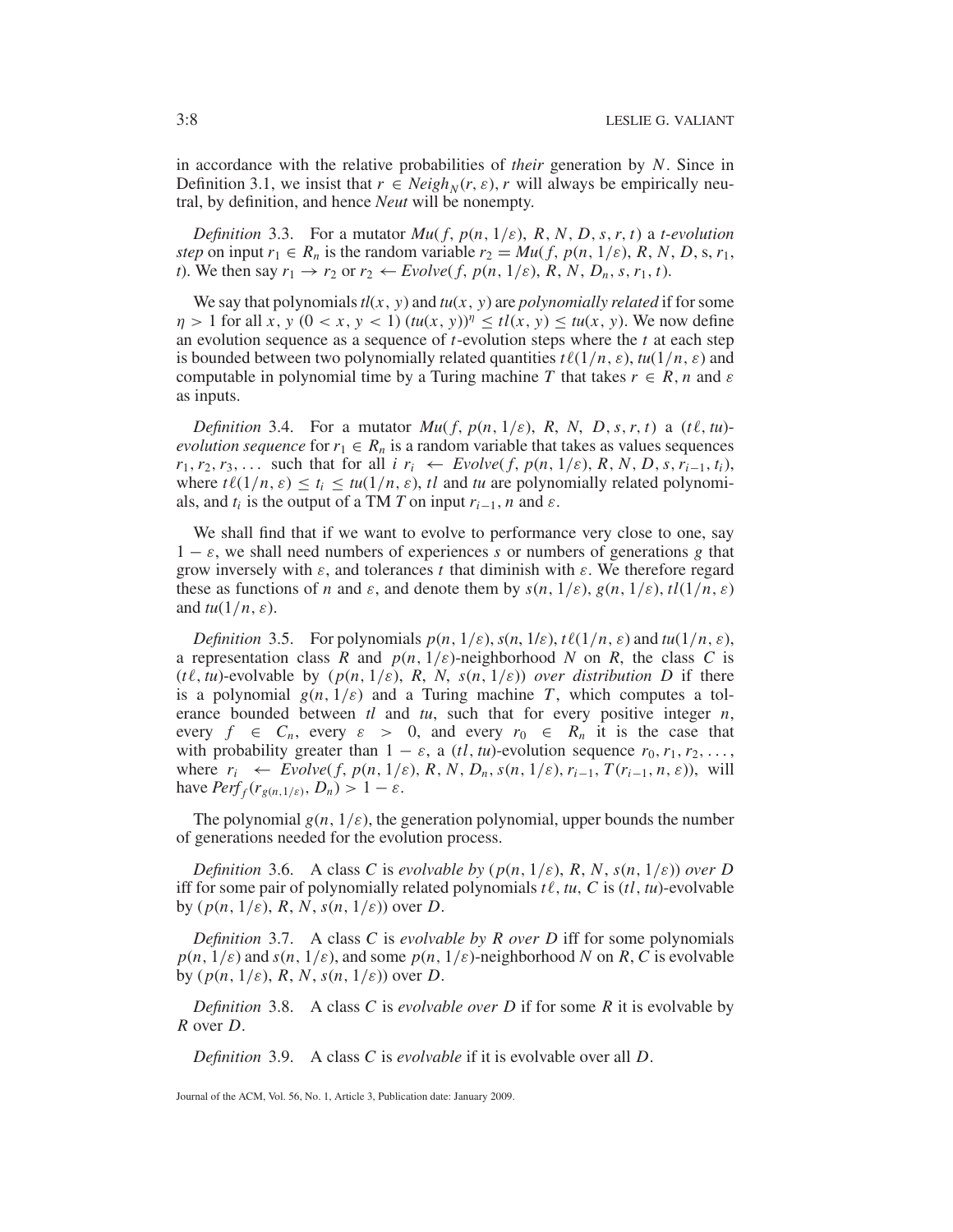Our definition of evolvability is closely related to that of learnability [Valiant 1984; Kearns and Vazirani 1994], but includes the extra ingredients that each step of learning (i) chooses from a polynomial size set of hypotheses, (ii) tolerates at most a small decrease in performance, and further (iii) the choice of the next hypothesis from among the candidate hypotheses is made on the basis of their aggregate performance on inputs, and not differentially according to the values of the various inputs.

### PROPOSITION 3.10. *If C is evolvable by R over D, then C is learnable by R over D. In particular, if C is evolvable by R then C is learnable by R.*

PROOF. If *C* is evolvable over *D*, then, by definition, for some polynomials  $p(n, 1/\varepsilon)$ ,  $s(n, 1/\varepsilon)$ ,  $g(n, 1/\varepsilon)$ ,  $t\ell(1/n, \varepsilon)$  and  $t\mu(1/n, \varepsilon)$ , some representation *R* and some  $p(n, 1/\varepsilon)$ -neighborhood *N* on *R*, *C* is ( $t\ell$ ,  $tu$ )-evolvable by  $(p(n, 1/\varepsilon), R, N, s(n, 1/\varepsilon))$  over distribution *D* with generation polynomial  $g(n, 1/\varepsilon)$ . The main observation here is that we can replicate this evolution algorithm exactly in terms of the PAC learning framework. At each stage, the evolution algorithm takes fixed size samples of  $s(n, 1/\varepsilon)$  labeled examples from the distribution, computes for its current hypothesis the empirical performance, and from that generates the next hypothesis in a polynomially bounded fashion. But computing this performance is equivalent to computing the fraction of examples on which the hypothesis predicts correctly. Hence, the access required to examples is that of random labeled examples from *D*, and every step is a polynomial-time computational process. All this is permitted within the PAC model. Also the final hypothesis of the evolution model satisfies the requirements of the learning model since it ensures that the performance is at least  $1 - \varepsilon$ , and hence accurate on at least  $1 - \varepsilon/2$  of *D*. □

We can strengthen the above statement by observing that evolvability implies learnability in the more restricted sense of statistical queries defined by Kearns [1998]. In that model oracles provide not individual examples but estimates, to within arbitrary inverse polynomial additive error, of the fraction of examples that satisfy polynomially evaluatable properties. For simulating an evolution algorithm we need to be able to simulate the evaluation of *Bene*, or in other words for pairs  $r, r<sub>1</sub>$  the probability that the empirical performances for samples of a certain size  $s$ give  $v(r_1) \ge v(r) + t$ . This can be done by asking the SQ oracle to estimate the probabilities of the four events that:  $(r = r_1 = f)$ ,  $(r = f, r, \neq f)$ ,  $(r \neq f, r_1 = f)$ *f*) and  $(r \neq f, r_1 \neq f)$ . These need to be simulated only to sufficiently small inverse polynomial accuracy

PROPOSITION 3.11. *If C is evolvable by R over D, then it is efficiently learnable from statistical queries using R over D.*

Evolvability for all *D* is a very strong and desirable notion. As mentioned previously, it guarantees evolution independent of any assumptions about the distribution. It also means that evolution can continue even if the *D* changes. Of course, a change in *D* can cause a reduction in the value of Perf for any one *r*, and hence may set back the progress of evolution. However, the process of finding improvements with respect to whatever the current *D* is will continue. It remains an open problem as to whether such distribution-free evolution is possible for a significant class of functions.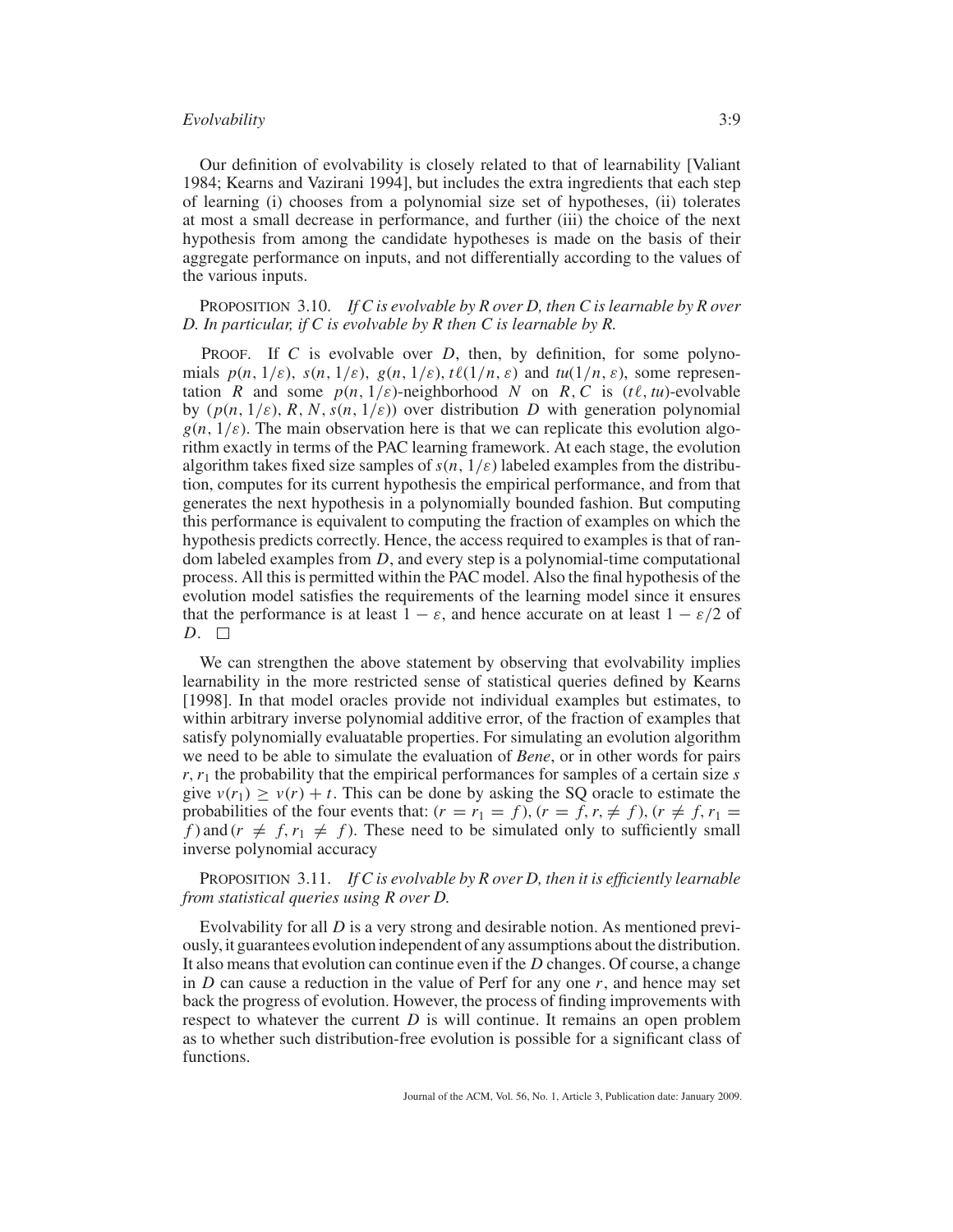Note also that the representation class *R* may represent a class of functions that differs from *C*. For example, an *R* richer than *C* may be helpful. Alternatively, a weaker class may still produce good enough approximations and may have better properties for evolution. In general, if we wish to identify or emphasize the class *R* that supports an evolution algorithm, we say that *C is evolvable by R for D*, or *C is evolvable by R*.

The purpose of the main definition above of evolvability is to capture the notion of evolution towards a target under stable conditions. In biological evolution, other phenomena are involved also, and, we believe, many of these can be discussed in the language of our formalism by appropriate variants. One restriction is *evolvability with initialization*. In that case, in Definition 3.5, instead of requiring convergence from any starting point  $r_0 \in R_n$ , we require only that there is convergence from one fixed starting point  $r_0$  for all targets  $f \in C_n$ . The more general definition given is more robust, allowing for successive phases of evolution, each one with a different target ideal function, for example. The evolved representation for one phase can then serve as the starting representation for the next, without a decrease in performance at any step. In evolution with initialization, the steps of going from the end of one phase to a reinitialized new state may suffer an arbitrary performance decrease. In our definition of evolvability, we seek to avoid allowing any mechanism that would provide for such initialization by a back door. We therefore insist that the tolerance be bounded between two polynomially related functions. Allowing the tolerance to be arbitrarily large would allow initialization in one step via an arbitrarily large drop in performance.

Another variation is *variable population evolution.* In this, the sample size *s* may vary. In particular, if it is made small then random variations in the empirical performance may make a low performance mutation appear as neutral or even beneficial, and be adopted. This permits reinitializations, for example, for a subsequent phase of evolution with initialization. In biology evolution in small populations is believed to play a special role.

A further variant is *evolvability with optimization*. Here, we insist that, in Definition 3.2, the representation  $r_1$  selected is any one with empirical performance within tolerance *t* of the best empirical performance in  $Neigh_N(r)$ . However, it is easy to see that this variant is no more powerful than the main definition. One can simulate the search for the best representation, as required in one step of the optimized evolution, in no more than 6/*t* basic steps of looking for a representation with an empirical additive improvement of at least *t*/2, each step using a new sample. (Note that the actual performance can increase cumulatively by at most 2. Using the Hoeffding Bound (Fact 2) one can show that the cumulative empirical performance increase on the different samples can be limited to 3 with overwhelming probability.) For this simulation, we change the representation to  $i \cdot r^M \cdot r^P$ , where  $i \leq 6/t$ is an integer denoting which basic step we are in,  $r^M \in R$  is the representation that generates the mutations (using the  $M_1$  of Definition 3.1) for each of the up to  $6/t$ basic steps, and  $r^P \in R$  is the one with best performance found so far. (In other words,  $r^P$  is the function this representation is computing, but the representation also has a memory of  $r^M$  from which it can generate new mutations in  $R$ , that may not be generatable from  $r^P$  alone.) After  $i = 6/t$  basic steps, the final  $r^P$  is adopted as the starting  $r^M$  and  $r^P$  of the next step of the optimized evolution. Note that the constructed representation in this reduction is a *redundant* representation in the sense that there are many representations that correspond to the same function  $r^P$ .

Journal of the ACM, Vol. 56, No. 1, Article 3, Publication date: January 2009.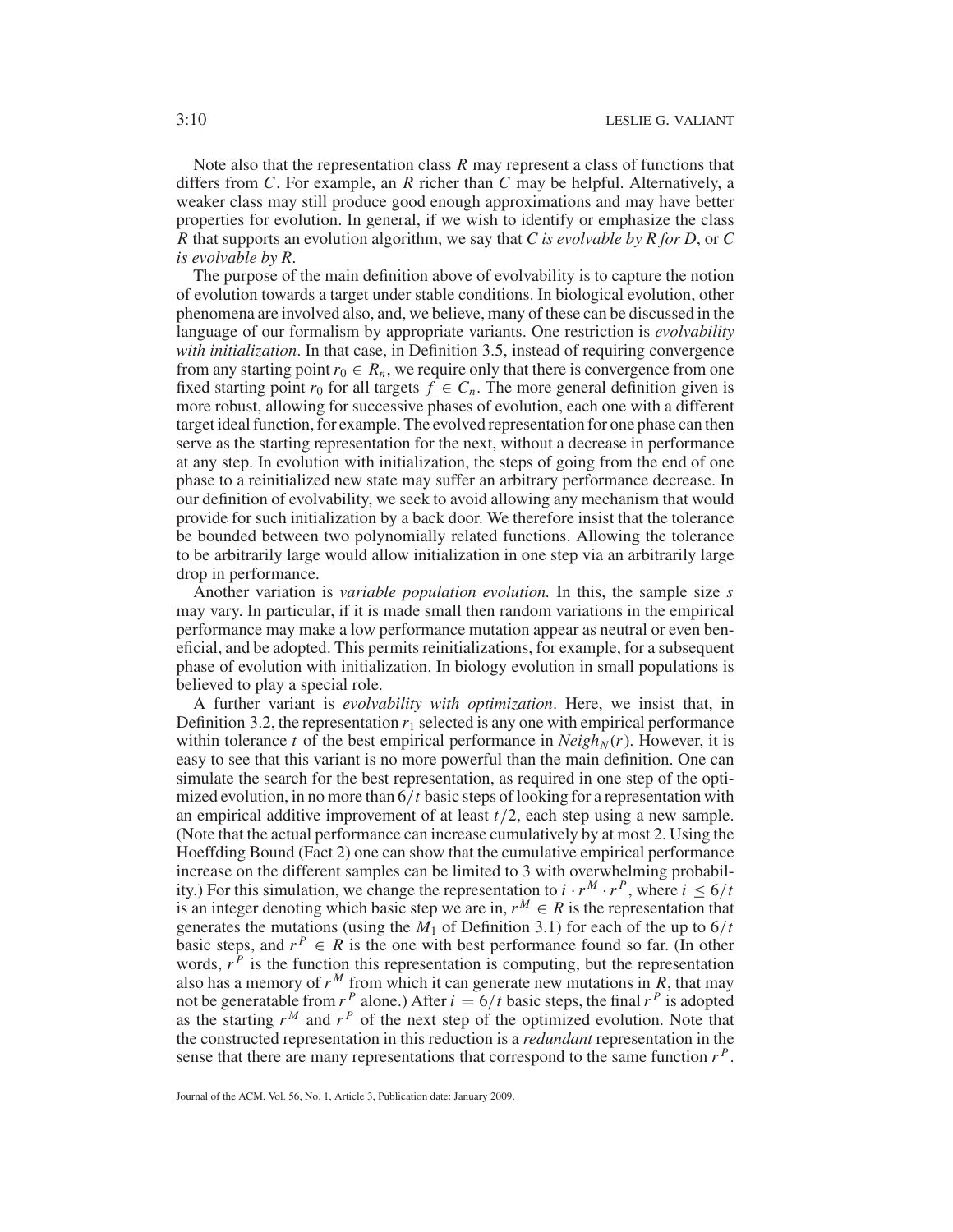It illustrates the power of storing history, namely  $R^M$ , in addition to the active part, *R<sup>P</sup>*.

PROPOSITION 3.12. *If C is evolvable with optimization over D, then C is evolvable over D. If C is evolvable with initialization and optimization over D, then C is evolvable with initialization over D.*

A simpler variant is that of *fixed-tolerance* evolvability, obtained if the bounds *tl*, *tu* on the tolerance are the same.

We note that the aspect of evolution that is outside the control of the evolution algorithm itself is the population size. Thus, evolvability guarantees inexorable convergence only if the population is appropriate. Our algorithms require only that the population, as represented by *s*, be large enough. The variable population variant defined earlier permits schedules of varying population sizes.

#### 4*. Limits to Evolvability*

The obvious question arises as to whether the converse of Proposition 3.1 holds: does learnability imply evolvability? Our next observation answers this in the negative, saying as it does that for a certain function class there is a distribution that defeats all combinations of representations and neighborhoods.

We define Lin<sub>n</sub> to be the set of odd parity functions  $f(x_1, \ldots, x_n)$  over  $\{-1, 1\}^n$ . Each such *f* corresponds to some subset of the variables  $x_{i[1]}, \ldots, x_{i[k]} \in$  ${x_1, \ldots, x_n}$ . The function *f* has value 1 if and only if an odd number of the variables  $\{x_{i[1]}, \ldots, x_{i[k]}\}$  have value 1. Clearly, there are  $2^n$  functions in Lin<sub>n</sub>. We define *U* to be the uniform distribution over  $\{-1, 1\}^n$ . We note that the functions in Lin are easy to compute, and further the class is known to be learnable not only for *U* but for all distributions [Fischer and Simon 1992; Helmbold et al. 1992].

PROPOSITION 4.1. *Lin is not evolvable for U by any representation R.*

PROOF. Kearns [1998] shows that Lin is not efficiently learnable from statistical queries over *U* using any representation. The result then follows from Proposition 3.2 above.  $\square$ 

The class Lin may appear to be biologically unnatural. That is exactly the prediction of our theory, which asserts that evolution cannot be based on the evolvability of such a class.

An important class of functions that is known to be learnable is that of linear halfspaces { $\mathbf{a} \cdot \mathbf{x} \leq b \mid \mathbf{a} \in \mathbb{R}^n$ ,  $b \in \mathbb{R}$ } in *n*-dimensional space  $\mathbb{R}^n$ . This class is learnable for all distributions by the natural representation of linear halfspaces if the coefficients **a**, *b* are represented as rational numbers with *n* digits of accuracy, by virtue of the existence of polynomial time algorithms for linear programming [Blumer et al. 1989]. However, if both the class and its representation is restricted to {0,1} coefficients, then we have the following.

PROPOSITION 4.2. *If C is the class of Boolean Threshold Functions* { $a.x \leq$  $b \mid a \in \{0, 1\}^n$ ,  $b \in \mathbb{R}\}$  *in*  $\mathbb{R}^n$  *and*  $R$  *is the given representation of it, then*  $C$  *is not evolvable by R, unless*  $NP = RP$ *.* 

PROOF. In Pitt and Valiant [1988], it is shown that this class is not learnable by its natural representation unless  $NP = RP$ . (The proof there shows that an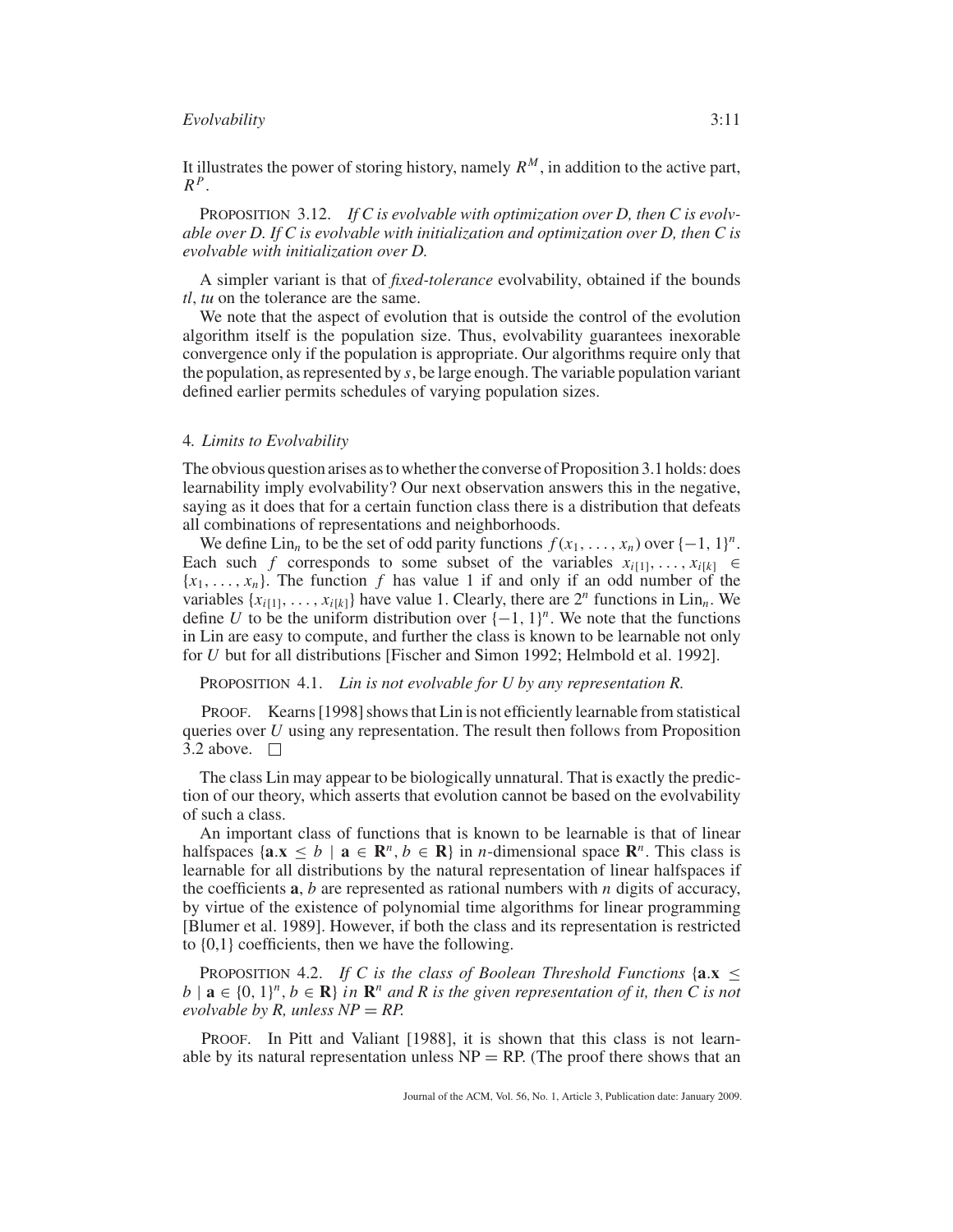NP-complete problem, integer programming, can be mapped to instances of learning Boolean threshold functions for a certain distribution to accuracy better than  $1/n$ .) The result follows from Proposition 3.1 above.  $\Box$ 

There appear to be at least four impediments that can be identified to evolvability in our sense, the first three of which derive from general impediments to learnability, while the last is particular to evolvability: (i) A purely information theoretic impediment [Ehrenfeucht et al. 1989]: the complexity of the mechanism that is to evolve exceeds the number of experiences, (ii) A representational limit such as Proposition 4.2 above, where learnability by a fixed representation would imply solving a computational problem that is believed to be hard, (iii) An intrinsic complexity limitation [Kearns and Valiant 1994]: the function class is so extensive that learning it by *any* representation would imply an efficient algorithm for a problem believed to be hard to compute, (iv) Limits such as Proposition 4.1 above, that show that for information theoretic reasons evolvability cannot proceed because no empirical test of a polynomial number of hypotheses in a neighborhood can guarantee sufficient convergence in performance. Note that impediments (i) and (iv) are absolute, requiring no unproven computational assumptions.

#### 5*. Some Provably Evolvable Structures*

We now describe some basic classes of Boolean functions and distributions that are provably evolvable. Here, disjunction or Boolean "or" is denoted by  $+$ , conjunction or Boolean "and" by the multiplication sign, and Boolean negation of a variable  $x_i$  by  $x'_i$ . In general, we shall have *n* variables  $x_1, \ldots, x_n$ . A *q-disjunction* is a disjunction of  $k \leq q$  of the *n* variables or their negations, while a *q*-conjunction is a conjunction of  $k \leq q$  of the *n* variables or their negations. Thus a *q*-disjunction is  $y_{i[1]} + \cdots + y_{i[k]}$  where  $1 \leq i[1], \ldots, i[k] \leq n$  and  $y_{i[j]} \in \{x_1, \ldots, x_n, x_1', \ldots, x_n'\}$ , and a *q*-conjunction is  $y_{i[1]}\ldots y_{i[k]}$ . The uniform distribution over  $\{-1, +1\}$  will be denoted again by *U*. A conjunction or disjunction is *monotone* if it contains no negated literals. We note that Ros (Section B2.8 in Bäck et al. [1997], Ros [1993]) has analyzed evolutionary algorithms for learning conjunctions and disjunctions. However, a step of his algorithm is allowed to depend not just on the value of his current hypothesis on an input, but on more detailed information such as the number of bits on which the hypothesis and input differ. Such dependence on the input condition we consider unrealistic for evolution, and is outside our model. With regard to the literature on evolutionary algorithms [Wegener 2001], we also note that the functions being evolved there are often real rather than Boolean valued, and that provides more feedback to the process.

*Fact* 1. Over the uniform distribution *U* for any conjunction  $Pr_U(y_{i[1]} \cdots y_{i[k]} =$ 1) =  $2^{-k}$  and for any disjunction  $Pr_U(y_{i[1]} + \cdots + y_{i[k]} = 1) = 1 - 2^{-k}$ .

For our probabilistic arguments below, it will be sufficient to appeal to the following:

*Fact* 2 [*Hoeffding* 1963]. The probability that the mean of *s* independent random variables each taking values in the range [*a*, *b*] is greater than or less than the mean of their expectations by more than  $\delta$  is at most  $\exp(-2s\delta^2/((b-a)^2))$ , where  $\exp(x)$  denotes  $e^x$ .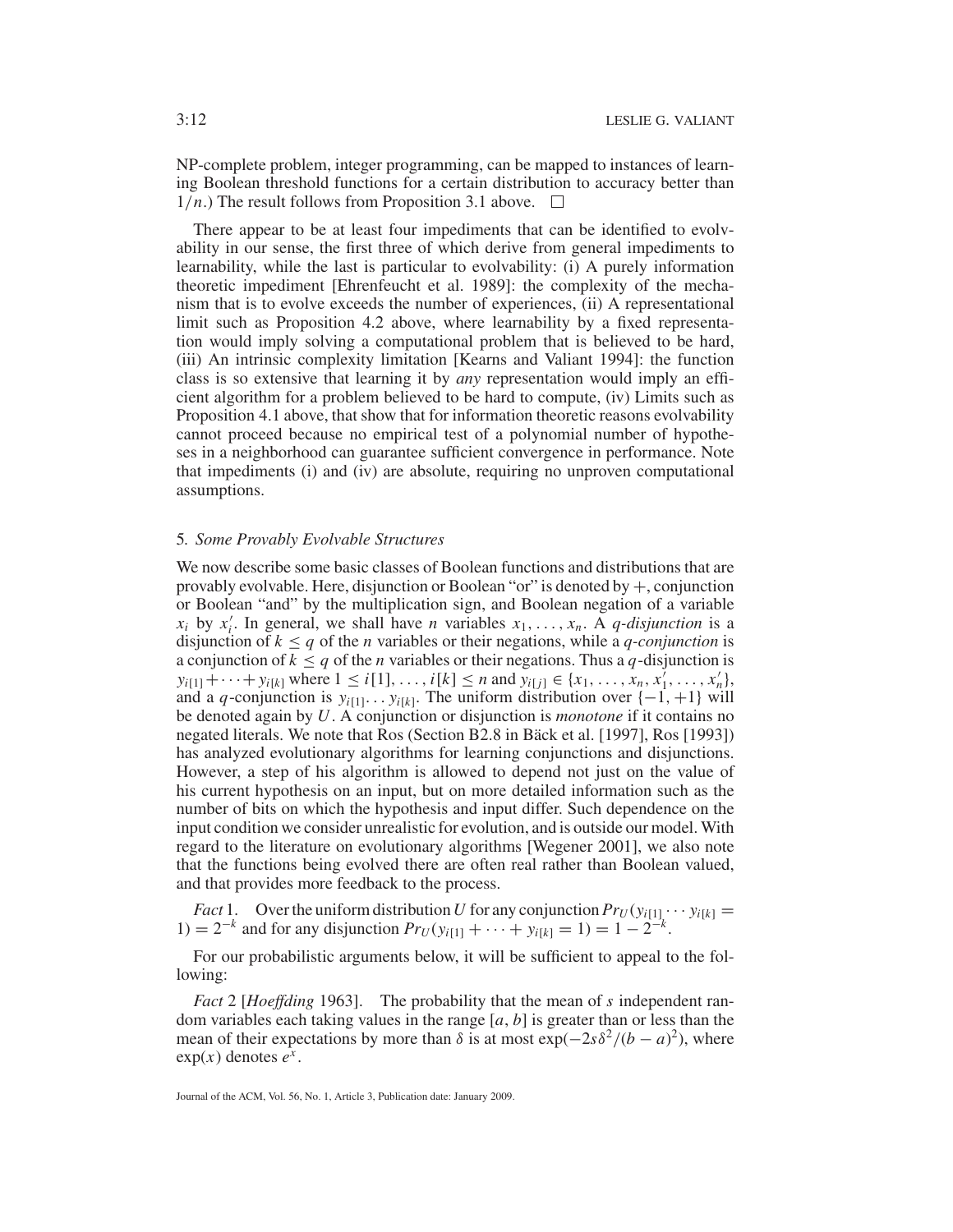*Fact* 3 (*Coupon Collector's Problem*). Suppose that there is a bucket of *n* balls and *M* is a subset of *m* of them. Then after  $j = CC(n, m, \eta) = n(\log_e m + \log_e(1/\eta))$ samples with replacement the probability that some member of the chosen set *M* has been missed is less than  $\eta$ .

PROOF. This probability is upper bounded by  $m(1-1/n)^j < m(1-1/n)^{jn/n}$  $me^{-j/n} < n$ .  $\Box$ 

We note that an evolution algorithm for a representation *R* needs to have defined at each step (i) the neighborhood  $N$ , (ii) the tolerance  $t$  and (iii) the sample sizes, so that the mutator random variable can be evaluated at that step.

THEOREM 5.1. *Monotone conjunctions and disjunctions are evolvable over the uniform distribution for their natural representations.*

PROOF. We first note that for our definition of evolvability it is sometimes advantageous for a local search procedure to introduce literals that do not appear in the ideal function *f*. For example, suppose  $f = x_1x_2x_3$  and we start with a hypothesis 1, the conjunction of zero literals. Then, the hypothesis will disagree with  $f$  on  $7/8$  of the distribution, and the introduction of the literal  $x_4$  will be an improvement, reducing this probability from 7/8 to 1/2.

If we are evolving to accuracy  $\varepsilon$  and have *n* variables, we let  $q = \lceil \log_2(dn/\varepsilon) \rceil$ for some constant *d*. We choose the effective representation class *R* to be monotone *q*-conjunctions.

We first assume that both the ideal function  $f$  and the initial representation  $r_0$ have at most *q* literals. We denote by *r*<sup>+</sup> and *r*<sup>−</sup> the sets of conjunctions consisting of the literals of *r* with one literal added, and with one taken away, respectively. In the case that *r* has the maximum number *q* of literals then  $r^+$  is empty. In the case that  $|r| = 0, r^-$  is empty. Also we define  $r^{+-}$  to be the conjunctions consisting of the literals in *r* with one further literal added and then one literal taken away. Clearly,  $r \in r^{+-}$ . We then choose the neighborhood structure *N* to be such that

$$
Neigh_N(r,\varepsilon) = r^+ \cup r^- \cup r^{+-}.
$$

Finally, *r* and the members of  $r^+$  and  $r^-$  will each have equal probabilities, so that their total is 1/2, while the remaining members of  $r^{+-}$  will also have equal probabilities, again totaling  $1/2$ . Clearly, *N* is a  $p(n, 1/\varepsilon)$ -neighborhood structure where  $p(n, 1/\varepsilon) = O(n^2)$ .

The construction will ensure that every mutation in *N* either causes an improvement in performance of at least 2<sup>−</sup>2*<sup>q</sup>* or causes no improvement (and a possible degradation.) We choose the tolerance  $t(1/n, \varepsilon) = 2^{-2q-1}$  and the number of samples  $s(n, 1/\varepsilon) = t^{-3}$ . It will then follow that the empirical test will, except with exponentially small probability, correctly identify an available mutation that has true improvement 2*t*, distinguishing it from one that gives no improvement in performance. This can be seen by substituting  $a = -1$ ,  $b = 1$ ,  $\delta = t$  and  $s = \delta^{-3}$ in the Hoeffding Bound above to obtain that the probability of *s* trials each with expected improvement 2 $\delta$  will produce a mean improvement of less than  $t = \delta$  is at most  $\exp(-2s\delta^2/(b-a)^2) = \exp(-(dn/\varepsilon)^2)$ . A similar argument also shows that the same test will not mistakenly classify a mutation with no performance increase with one with an increase of  $2t$ . In the same way, the same tolerance will distinguish a mutation with a nonnegative performance increase from one whose performance decreases by at least 2*t*.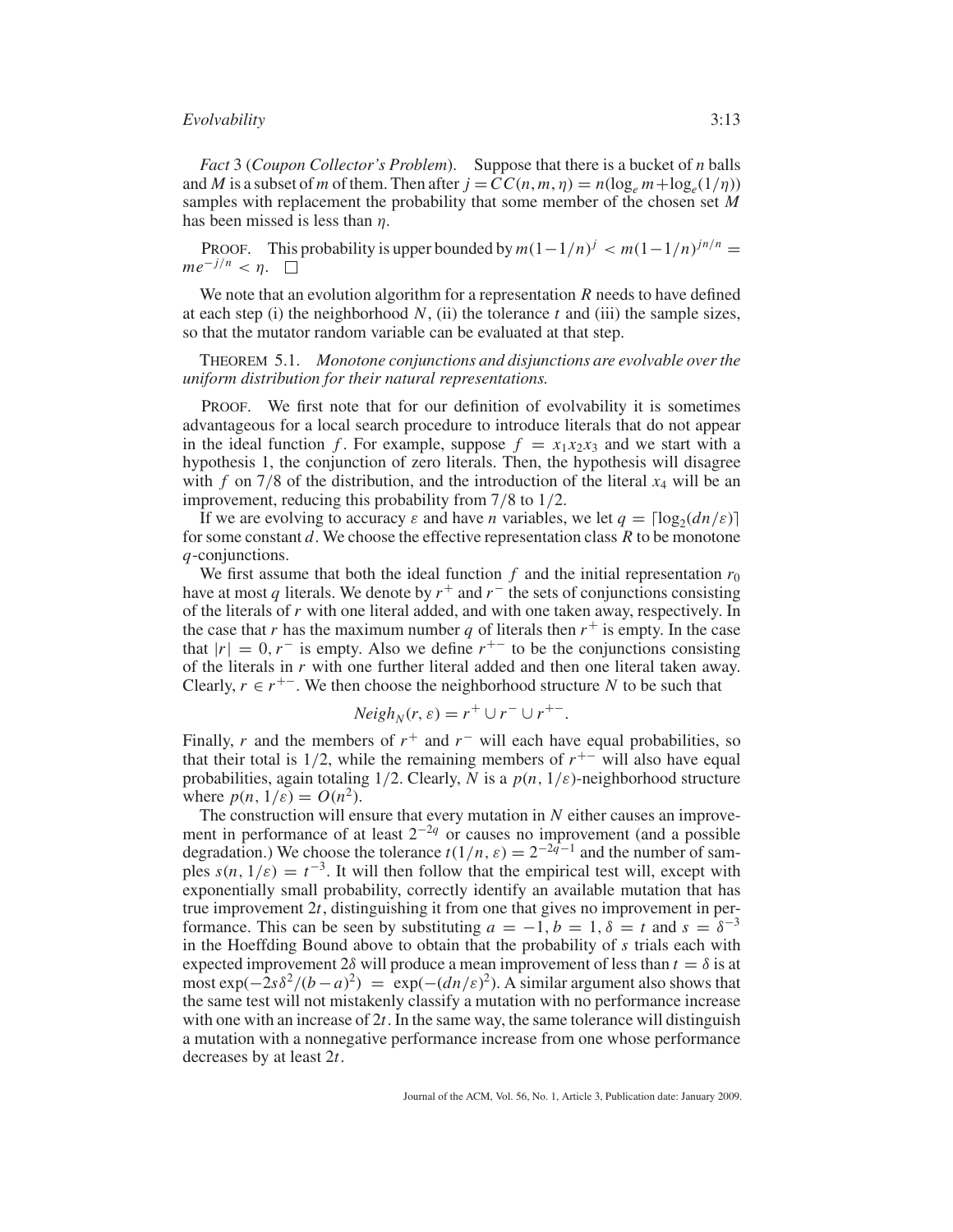In a run of the evolution algorithm, there will be  $g(n, 1/\varepsilon)$  stages, and in each stage up to  $p(n, 1/\varepsilon)$  mutations will be tested, where g and p are polynomials. We will want that in all  $p(n, 1/\varepsilon)g(n, 1/\varepsilon)$  empirical tests the probability of even one failure to make such a distinction be less than  $\varepsilon/2$ . But  $p(n, 1/\varepsilon)g(n, 1/\varepsilon)exp(-(dn/\varepsilon)^2) < \varepsilon/2$  for all *n*,  $\varepsilon$  for a suitable constant *d*.

Suppose that *W* is the true set of *m* literals in the ideal conjunction, and that the current hypothesis *r* is the conjunction of a set *V* of *k* literals. We claim that:

CLAIM 1. *For*  $(a) - (g)$  *suppose that*  $k \leq q$ *. Then* 

- (*a*) *If k* < *q, then adding to r any literal z in W* − *V will increase the performance of r by at least*  $2^{1-q}$ *.*
- (*b*) *Removing from r any literal z in V* ∩ *W will decrease the performance of r by at least*  $2^{1-q}$ *.*
- (*c*) *Adding to r a literal in W* − *V and removing from r a literal in V* − *W will increase the performance by at least* 2<sup>−</sup>*q*<sup>−</sup>*m.*
- (*d*) *Adding to r some literal not in W, and removing from r a literal in*  $V \cap W$  *will decrease the performance of r by at least* 2<sup>−</sup>*q*<sup>−</sup>*m.*
- (*e*) *Adding to r a literal in W* − *V and removing from r a literal in V* ∩ *W will leave the performance unchanged, as will also adding to r a literal not in W , and removing one in*  $V - W$ .
- ( *f* ) *If r contains all the literals in W, then removing a z in V* − *W will increase the performance of r by at least*  $2^{1-q}$ *.*
- (*g*) If r contains all the literals in W, then adding a z in  $V W$  will decrease the *performance of r by at least*  $2^{-q}$ *.*
- (*h*) *If m* > *q, then adding a z to an r of length at most q* − 2 *will increase performance by at least* 2<sup>1</sup>−*<sup>q</sup> , and removing a z from an r of length at most*  $q-1$  *will decrease performance by at least*  $2^{1-q}$ *.*

To verify the above eight claims, suppose that *r* is  $y_{i[1]} \cdots y_{i[k]}$ .

(a) Consider a *z* in *W* − *V*. Then, conjoining *z* to  $y_{i[1]} \cdots y_{i[k]}$  will change the hypothesis from +1 to the value of  $-1$  on the points satisfying  $z' y_{i[1]} \cdots y_{i[k]}$ . Clearly, the ideal function *f* takes value  $-1$  at all these points since  $z = -1$ . These points will, by Fact 1, have probability  $2^{-(k+1)} \geq 2^{-\tilde{q}}$ . Hence, the performance will improve by at least twice this quantity, namely  $2^{1-q}$ .

(b) Suppose that  $z = y_{i[1]}$ . Removing it from *r* will change the hypothesis from  $-1$  to the value of  $+1$  on the points satisfying  $z' y_{i[2]} \cdots y_{i[k]}$ . Clearly, the ideal function takes value  $-1$  at all these points. These points will, by Fact 1, have probability  $2^{-k} \geq 2^{-q}$  and hence the performance will degrade by at least twice this quantity.

(c) Suppose the added literal is  $z$  and the removed literal is  $y_{i[1]}$ . Then, the hypothesis changes (i) from 1 to  $-1$  on the points where  $z' y_{i[1]} \cdots y_{i[k]} = 1$ , and  $(iii)$  from −1 to +1 on the points such that  $zy'_{i[1]}y_{i[2]} \cdots y_{i[k]} = 1$ . Now (i) changes from incorrect to correct at all such points, and applies with probability  $2^{-(k+1)}$ . Also (ii) applies to a set of points with the same total probability  $2^{-(k+1)}$ , but the change on some of the points may be from correct to incorrect. To show that the net change caused by (i) and (ii) in combination is beneficial as claimed it is sufficient

Journal of the ACM, Vol. 56, No. 1, Article 3, Publication date: January 2009.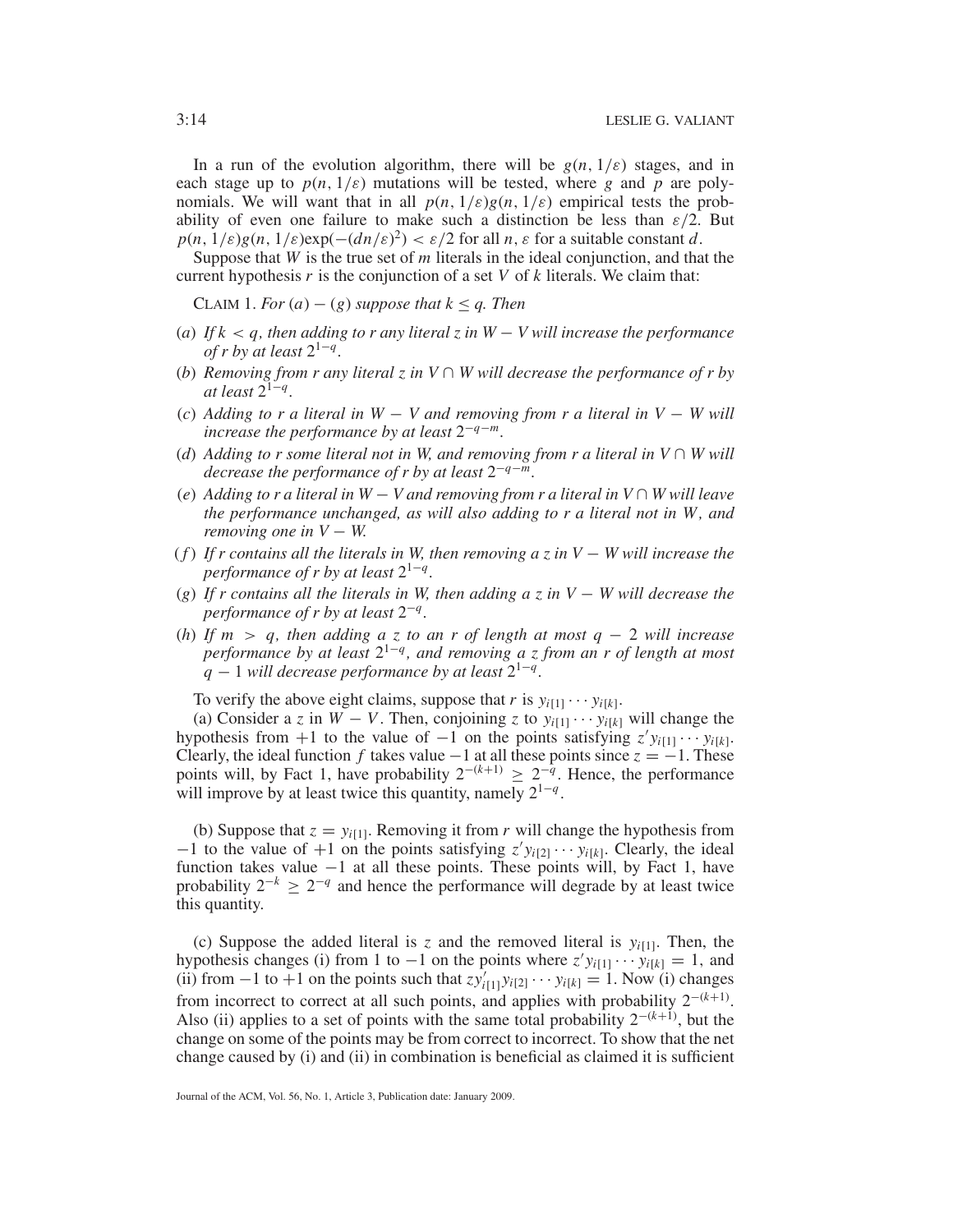to observe that (ii) is nondetrimental on a sufficient subdomain. To see this, we consider the literals *Z* in *W* that are missing from *r* but other than *z*, and suppose that there are *u* of these. Then, on the domain of points  $zy'_{i[1]}y_{i[2]}\dots y_{i[k]} = 1$  that specify (ii) we note that on the fraction  $2^{-u}$  of these the correct value of the ideal function is indeed 1. Hence, the improvement due to (i) is not completely negated by the degradation due to (ii). The improvement in performance is therefore at least  $2^{-u-k}$  >  $2^{-m-q}$ .

(d) Suppose the added literal is  $z$  and the removed literal is  $y_{i[1]}$ . Then, the hypothesis changes (i) from 1 to  $-1$  on the points where  $z' y_{i[1]} \cdots y_{i[k]} = 1$ , and (ii) from  $-1$  to  $+1$  on the points such that  $zy'_{i[1]}y_{i[2]} \cdots y_{i[k]} = 1$ . Now (ii) is an incorrect change at every point and applies with probability  $2^{-(k+1)}$ . Also (i) applies to a set of points with the same total probability  $2^{-(k+1)}$ . To show that the net change caused by (i) and (ii) in combination is detrimental to the claimed extent, it is sufficient to observe that (i) is detrimental on a sufficient subdomain. To see this, we consider the literals *Z* in *W* that are missing from *r*, and suppose that there are *u* of these. Then, on the domain of points  $z' y_{i[1]} y_{i[2]} \cdots y_{i[k]} = 1$ that specify (i) we note that on the fraction 2<sup>−</sup>*<sup>u</sup>* of these the correct value of the ideal function is indeed 1. Hence, (i) suffers a degradation of performance on a fraction 2<sup>−</sup>*<sup>u</sup>* of its domain, and hence the rest cannot fully compensate for the degradation caused in (ii). The combined decrease in performance is therefore at least  $2^{-u-k}$  ≥  $2^{-m-q}$ .

(e) Suppose the added literal is  $z$  and the removed literal is  $y_{i[1]}$ . Then, the hypothesis changes (i) from 1 to  $-1$  on the points where  $z' y_{i[1]} \cdots y_{i[k]} = 1$ , and (ii) from  $-1$  to  $+1$  on the points such that  $zy'_{i[1]}y_{i[2]} \cdots y_{i[k]} = 1$ . Now, (ii) is an incorrect change at every point and applies with probability  $2^{-(k+1)}$ , and (i) applies to a set of points with the same total probability  $2^{-(k+1)}$  but is a correct change at every point. The second part of the claim follows similarly. Again each of the two conditions holds with probability  $2^{-k-1}$ . But now, if there are *u* literals in *W* missing from  $r$ , then over each of the two conditions stated in (i) and (ii) function *f* is true on a fraction  $z^{-u}$ . Hence, the effect of the two changes is again to cancel and keep the performance unchanged.

(f) Suppose that  $z = y_{i[1]}$ . Removing *z* from  $y_{i[1]} \cdots y_{i[k]}$  will change the value of the hypothesis from  $-1$  to  $+1$  on the points satisfying  $z' y_{i[2]} \cdots y_{i[k]}$ . But all such points have true value  $+1$  if  $r$  contains all the literals in  $W$ . Hence, this gives an increase in performance by an amount  $2^{1-k} \ge 2^{1-q}$ .

(g) Consider a *z* in *V* − *W*. Then, conjoining *z* to  $y_{i[1]} \cdots y_{i[k]}$  will change the hypothesis from +1 to -1 on the points satisfying  $z' y_{i[1]} \cdots y_{i[k]}$ . But all such points have true value +1 if *r* contains all the literals in *W*. Hence, conjoining *z* will cause a decrease in performance by an amount  $2^{-k} \geq 2^{-q}$ .

(h) If  $m > q$ , then the hypothesis equals –1 on a large fraction of at least  $1 - 2^{-2-q}$ of the points. A conjunction of length  $k \leq q-2$  will equal −1 on  $1-2^{-k} \leq 1-2^{2-q}$ points, and a conjunction of length  $k \le q - 1$  on  $1 - 2^{-k} \le 1 - 2^{1-q}$  of the points. Hence, the fraction of points on which the  $-1$  prediction will be made increases by  $(1 - 2^{-k-1}) - (1 - 2^{-k}) = 2^{-k-1} \ge 2^{1-q}$  if  $k \le q - 2$  and a literal is added,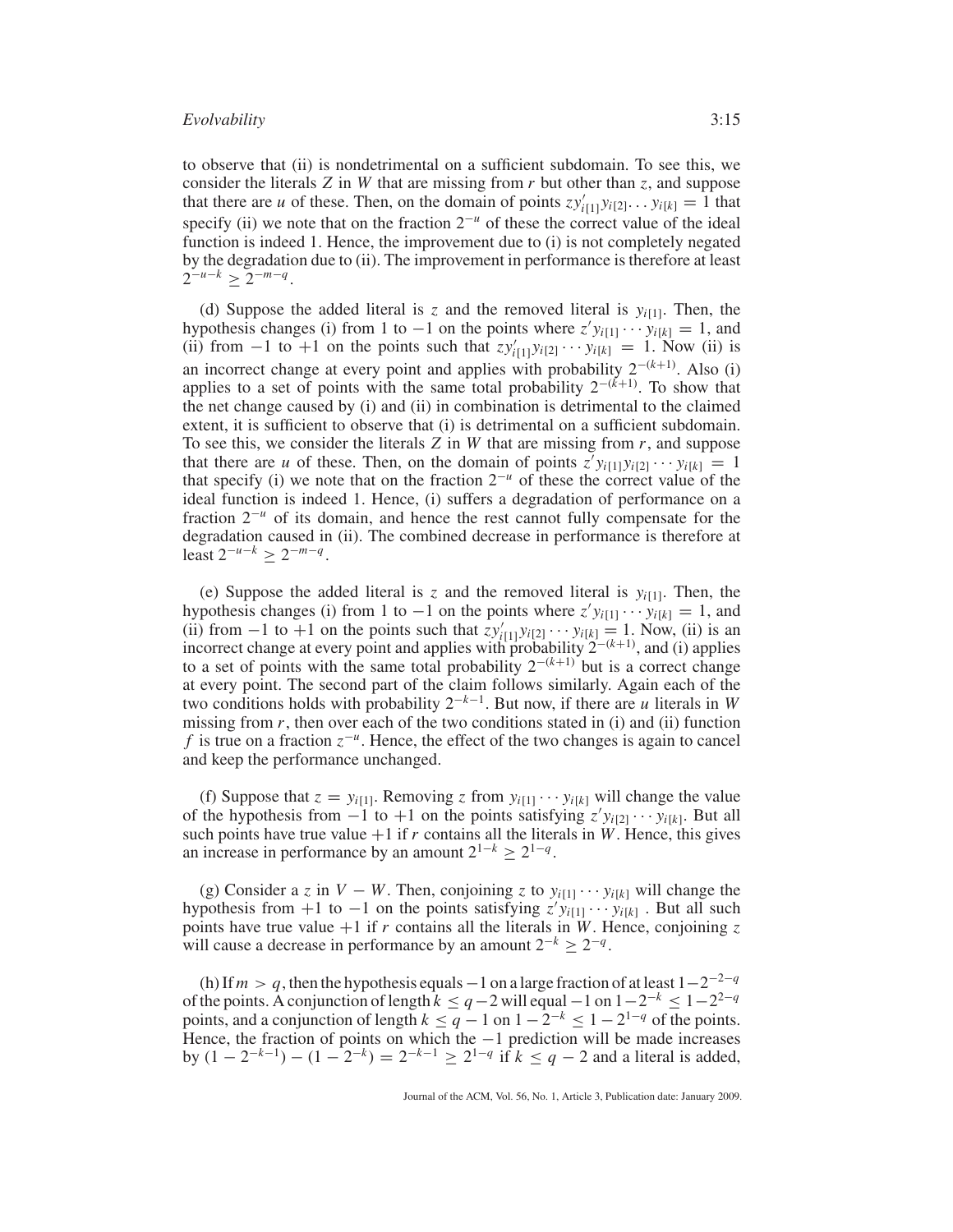and decreases by  $(1 - 2^{-k}) - (1 - 2^{-k+1}) = 2^{-k} > 2^{1-q}$  with the removal of one, if  $k \leq q - 1$ . If  $m > q$ , then the corresponding increase/decrease in the fraction of points on which predictions are correct is at least 2<sup>−</sup>*<sup>q</sup>* , since the fraction of predicted −1 points changes by twice this quantity, and the true +1 points amount to at most a half this quantity.

To prove the proposition, we are first supposing that the number *m* of literals in the ideal function is no more than *q*. Then, the intended evolution sequences will have two phases. First, from any starting point of length at most *q* the representation will increase the number of its literals that are in *W* by a sequence of steps as specified in Claims (a) and (c). Interspersed with these steps, there may be other steps that cause similar inverse polynomial improvements, but add or remove nonideal literals. Once the conjunction contains all the literals of the ideal conjunction, it enters into a second phase in which it contracts removing all the non-ideal literals via the steps of Claim (f).

The assertions of the above paragraph can be verified as follows. Claims (a) and (c) ensure that *as long as some ideal literal is missing from r*, beneficial mutations, here defined as those that increase performance by at least 2<sup>−</sup>2*<sup>q</sup>* will be always available and will add a missing ideal literal. Further, Claims (b), (d) and (e) ensure that mutations that remove or exchange ideal literals will be deleterious, reducing the performance by at least  $2^{-2q}$ , or neutral, and hence will not be executed. Some beneficial mutations that add or remove nonideal literals may however occur. However, since each literal not already in the conjunction, will be generated by *N* with equal probability as a target for addition or swapping in, the Coupon Collector's model (Fact 3) can be applied. If the ideal conjunction contains *m* literals, then after  $CC(n, m, \varepsilon/2) = O((n \log n + n \log(1/\varepsilon))$  generations all *m* will have been added or swapped in, except with probability  $\varepsilon/2$ .

Once *r* contains all the ideal literals, then the only beneficial mutations are those that remove nonideal literals (Claim  $(f)$ ). Adding nonideal literals (Claim  $(g)$ ), replacing an ideal literal by a nonideal literal (Claims (d)), or replacing a nonideal literal by a nonideal literal (Claim (e)) are all deleterious or neutral. Hence, in this second phase after  $O(n)$  steps, the ideal conjunction with perfect performance will be reached.

We conclude that, in the case that the number of literals in both  $r_0$  and the ideal conjunction is at most *q*, then the evolution will reach the correct hypothesis in the claimed number of stages, except with probability  $\varepsilon$ , which accounts for both the empirical tests being unrepresentative, as well as the evolution steps failing for other reasons.

In case the initial conjunction is of length greater then  $q$ , we allow for a prologue phase of evolution of the following form. We define the neighborhood of each such long conjunction to be all the conjunctions obtained by removing one or none of its literals, each one being generated with equal probability. Clearly, the removal of a literal from a hypothesis having  $k > q$  literals will change its value on at most  $2^{-k} < 2^{-q} = 2\varepsilon/(dn)$  of the distribution and hence the performance, if it decreases, will decrease by no more than  $2\varepsilon/(dn)$ . Hence, if we set the tolerance to  $t = 4\varepsilon/(dn)$  then a mutation that decreases the number of literals will be available, and will be detected as a neutral mutation as long as its empirical performance is not less than its true performance by more than  $\delta =$  $2\varepsilon/(dn)$ . The probability of this happening is small, as can be seen by substituting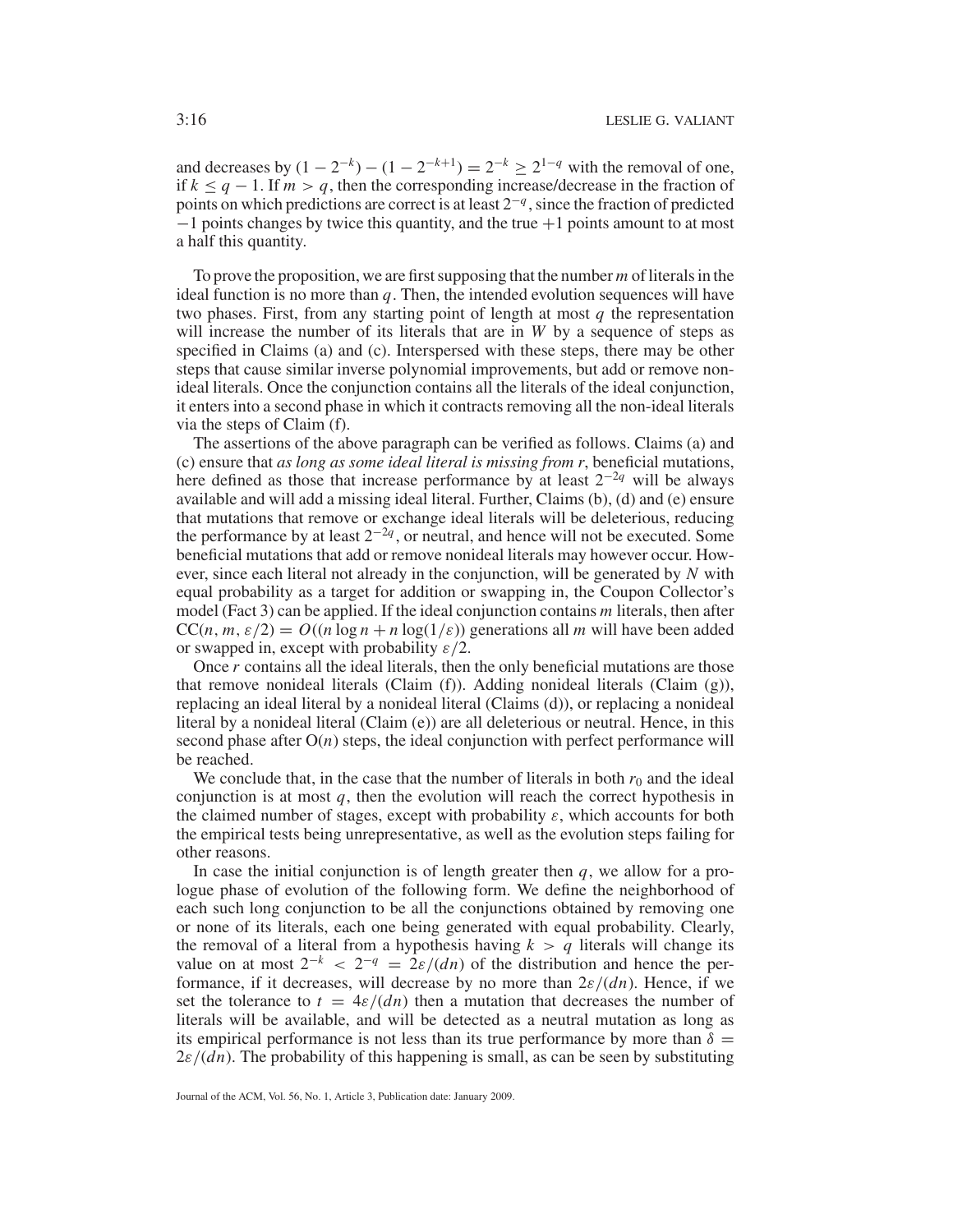$a = -1, b = 1, \delta = t/2$ , and  $s = \delta^3$  in the Hoeffding bound (Fact 2), yielding exp(−*dn*/4ε). After this process runs its course, which will take *O*(*n*) stages except with exponentially small probability, a short conjunction of length at most *q* will be reached.

Finally, we consider the alternative case that the number *m* of literals in the ideal conjunction is more than  $q$ . If  $r_0$  has at most  $q$  literals, then in the evolution beneficial steps (h) that add literals will be always available until the hypothesis becomes of length  $q - 1$ . Further, steps (h) that remove literals will be never taken since these are deleterious. Once length  $q - 1$  is achieved the length can change only between length  $q - 1$  and  $q$ , and the performance will be at least  $1 - 2(2^{1-q} + 2^{-m}) = 1 - 5 \cdot 2^{-q} = 1 - 5\varepsilon/(dn)$ . In the alternative case that  $r_0$  has more than *q* literals, the prologue phase will be involved as before until length at most *q* will be reached, and the previous condition joined.

The result for conjunctions therefore follows with  $g(n, 1/\varepsilon) = O(n \log(n/\varepsilon))$ . We note that  $s = \Omega((n/\varepsilon)^6)$  is sufficient for both phases.

The claimed result for disjunctions follows by Boolean duality: Given an expression representing a Boolean function, by interchanging "and" and "or" operators and negating the inputs will yield the negation of the original function.  $\Box$ 

The algorithm as described above may be applied to conjunctions with negated variables, but will then fail sometimes. For example, if the starting configuration contains many literals that are negations of literals in the ideal function, then it may have high performance because it predicts −1 everywhere. However, it would appear difficult in that case to find an improved hypothesis by local search.

If initialization is allowed, then the above results can be obtained much more easily, and then also allow negations.

PROPOSITION 5.2. *Conjunctions and disjunctions are evolvable with initialization over the uniform distribution.*

The reader can verify this by considering conjunctions with initial representation 1. If the hypothesis is of length *k* and consists only of literals that occur in the true conjunction of length  $m > k$ , then adding a literal from the true conjunction will increase performance by  $2^{-k}$ , while adding one not in the true conjunction will increase performance by  $2^{-k} - 2^{1-h}$ . If  $m = k$ , then adding a literal will decrease performance by at least  $2^{-k}$ . Then, if we let  $q = \log_2(\frac{d}{\epsilon})$  for an appropriate constant *d*, choose tolerance  $2^{-q-1}$ , have a neighborhood that either adds a literal or does nothing, and stop adding new literals if the conjunction reaches length *q*, then evolution with optimization will proceed through conjunctions of literals exclusively from *W* until performance at least  $1 - \varepsilon$  is reached. It follows that this evolution algorithm will work with optimization and initialization, and hence, by Proposition 3.3, it is evolvable with initialization alone, but for a redundant representation.

## 6*. Discussion*

We have introduced a framework for analyzing the quantitative possibilities of and limitations on the evolution of mechanisms. It can be weakened in several ways, separately and in combination, to yield notions that impose less onerous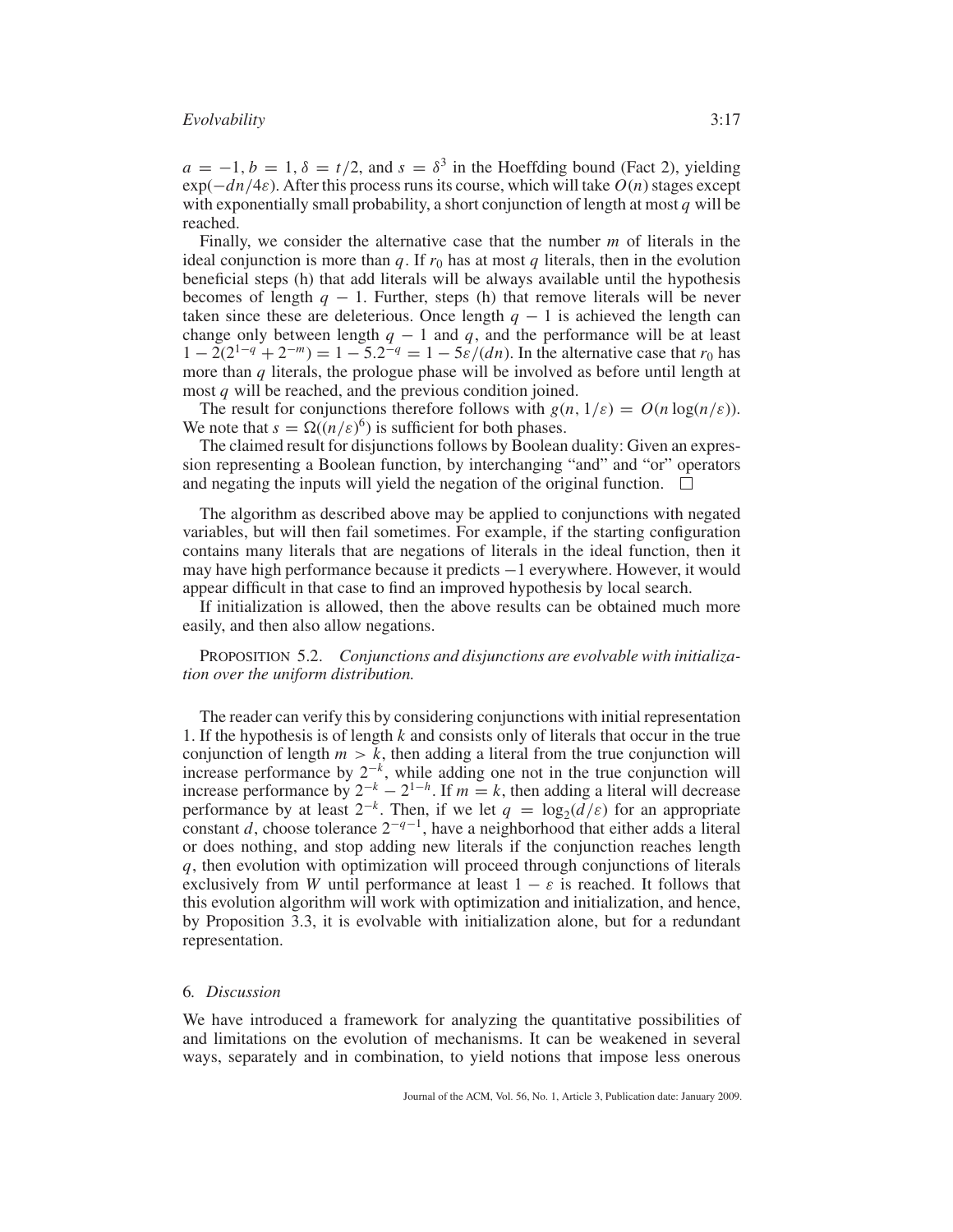requirements. First, one can entertain the definition for just one specific distribution as we did for our positive results in Section 5. The question whether significant classes are provably evolvable for all distributions is one of the more important questions that our formulation raises. Second, the requirement of having the performance be able to approach arbitrarily close to the best possible can be relaxed. This permits processes where computations are feasible only for obtaining approximations to the best possible. Third, the starting point need not be allowed to be arbitrary. There may be a tradeoff between the robustness offered by allowing arbitrary starting points, and the complexity of the mechanisms that can evolve. Wider classes may be evolvable in any of these less onerous senses than in the most robust sense. We can equally study, in the opposite direction, the quantitative tradeoffs obtained by constraining the model more, by disallowing, for example, neutral mutations or redundant representations, or by insisting on a fixed tolerance. We note that our algorithm for conjunctions as describe does exploit neutral mutations. Also, it uses a fixed tolerance for the main phase, and a different tolerance in the prologue.

Many important questions are left unresolved regarding the robustness of the model and its variants. Which variants leave the class unchanged and which do not? In a very recent work, Feldman [2008] makes significant progress on this question.

Our result that some structures, namely monotone conjunctions and disjunctions are evolvable over the uniform distribution, we interpret as evidence that the evolution of significant algorithmic structure is a predictable and analyzable phenomenon. This interpretation is further supported by the observation that the theory, analogously to learning theory, analyzes only the *granularity* of the structure that can evolve in a single phase with a single ideal function. If multiple phases are allowed with different ideal functions in succession, then arbitrarily complex structures can evolve. For example, in response to various initial ideal functions some set of conjunctions and disjunctions may evolve first. At the next phase the outputs of these functions can be treated as additional basic variables, and a second layer of functionality can evolve on top of these in response to other ideal functions. This process can proceed for any number of phases, and build up circuits of arbitrary complexity, as long as each layer is on its own beneficial. We call this *evolvable target pursuit*.

In general, our study can be viewed as an attempt to capture the Darwinian notion of random variation with selection in terms of a computationally compelling model. It is an open question, of course, whether biological evolution has greater power than this in some direction. We conjecture, however, that any such extra power, if such exists, also lies within the realm of the PAC learnable.

We note that our model makes no assumptions about the nature of a mutation, other than that it is polynomial time computable by a randomized Turing machine. Thus, the biological phenomena found in DNA sequences of point mutations, copying of subsequences, and deletion of subsequences, are all easily accommodated in the model.

The proof of Proposition 3.3 hints at one possible purpose of redundancy that is also believed to occur widely in biology. In that construction, two near-identical copies of a subsequence are maintained, one of which controls behavior, while the other acts as a reservoir for recording history and thereby offers expanded possibilities for future mutations.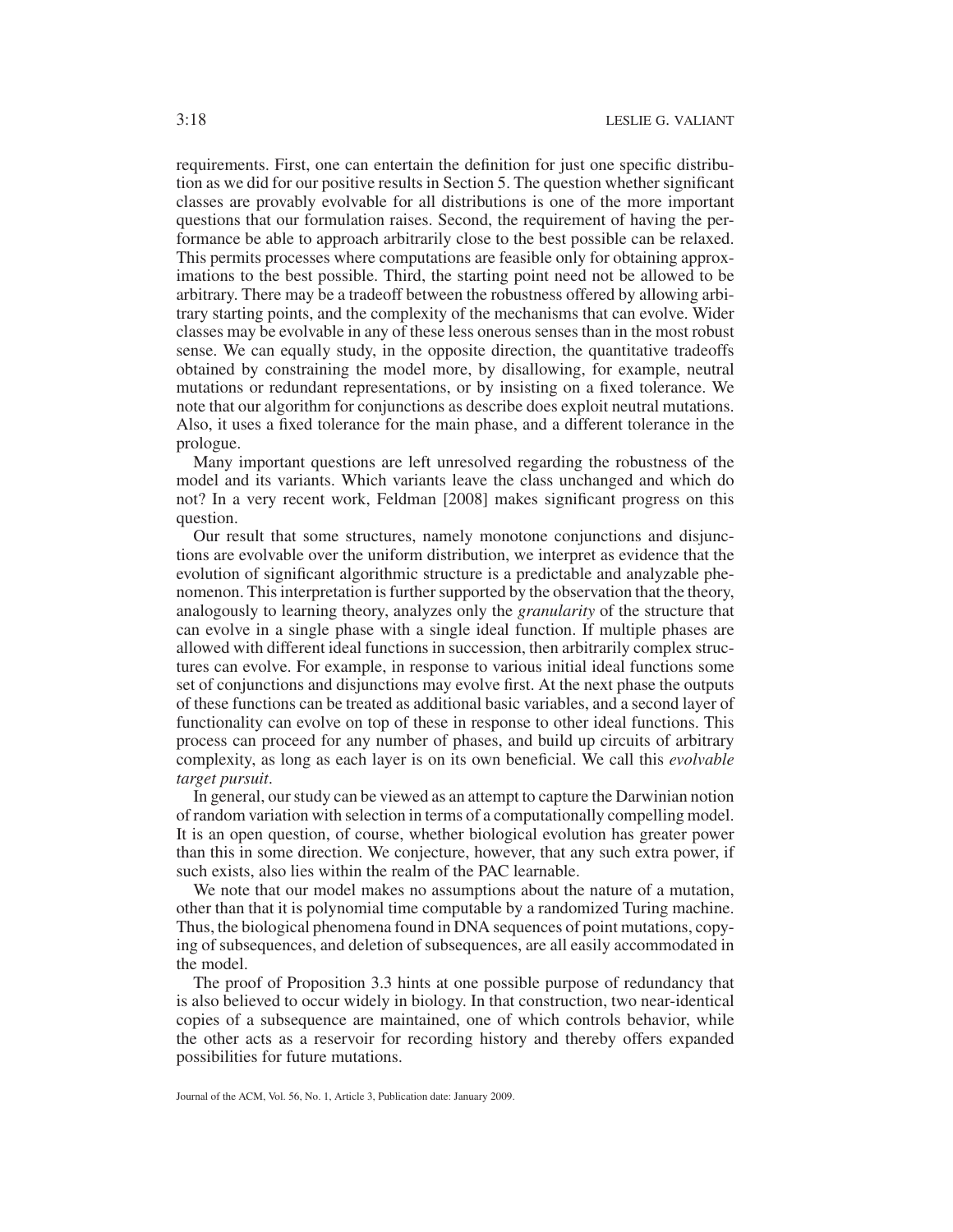In our model, in each generation just one representation will survive. This is sufficient for our goal of studying which function classes are evolvable. In principle, more traditional issues concerning variability within populations are also expressible in our model. In that case, the surviving representation in our model should be viewed as the genome of the whole population. For example, the idea that diversity in the gene pool of a population serves the purpose of protecting a species against unpredictable changes in the environment can be expressed as follows: We represent the hypotheses of all *N* members of a population by a hypothesis that concatenates them all but has a distinguished first member. The total hypothesis would still be of polynomial size if *N* is. The distinguished first member determines the performance while the rest form a reservoir to facilitate future mutations. In a mutation, the subhypotheses would be cyclicly shifted by an arbitrary amount so that any one of them can come into first place, and only this first one would undergo mutation. In this way, the diverse gene pool of a population can be represented. In one phase of evolution, the hypotheses that have their first subhypotheses best fitted to the then current environment would win, but they would retain diversity in their reservoir. Of course, once we regard the genome of a population as a single genome, then there may be useful operations on them beyond cyclic shifts, such as operations that splice together parts of the individual subgenomes. The latter operations correspond to recombination.

In our model, large populations are useful when small improvements in performance need to be detected reliably. Small populations can also have a role in permitting deleterious mutations to be adopted, ones which would not be adopted in larger populations.

It is natural to ask what is the most useful view of the correspondence between our view of circuits and what occurs in biology. What do the nodes, and the functions that evolve, in our model correspond to in biology? It seems plausible to suppose that at least some of the nodes correspond to the expression of particular proteins. Then, the regulatory region associated with each protein coding region would correspond to the function evaluated at that node. Possibly such regions may have to be subdivided further into nodes and functions. The fact that there are highly conserved regions in the genome that code for proteins, and some other regions that are not so conserved [Bejerano et al. 2004; Dermitzakis et al. 2005], is consistent with this viewpoint.

In the case that a node corresponds to the expression of a fixed protein, the interpretation of the ideal functions in our model is particularly simple. Suppose the genome has an evolution algorithm for the class*C* of functions, such as disjunctions. Then, the ideal function *f* simply expresses for each combination of other variables the best choice of whether to, or whether not to (or how much to) express that protein. Evolution will then be guaranteed to proceed towards *f* provided *f* lies within *C*. Presumably biology has made a sophisticated selection in its choice of *C*. If *C* is too restrictive, then the complex functions of biology may not be expressible. If *C* is too extensive, then it would be infeasible for evolution to successfully navigate among its members as changing environments may require.

Modularity, in biology or engineering, is the idea that systems are composed of separate components that have identifiable separate roles. If evolvability is severely constrained to limited classes of functions as our theory suggests, then systems that evolve would be constrained to be modular, and to consist of many identifiable small modules. Hence, modularity in biology would be a consequence of the limitations of evolvability.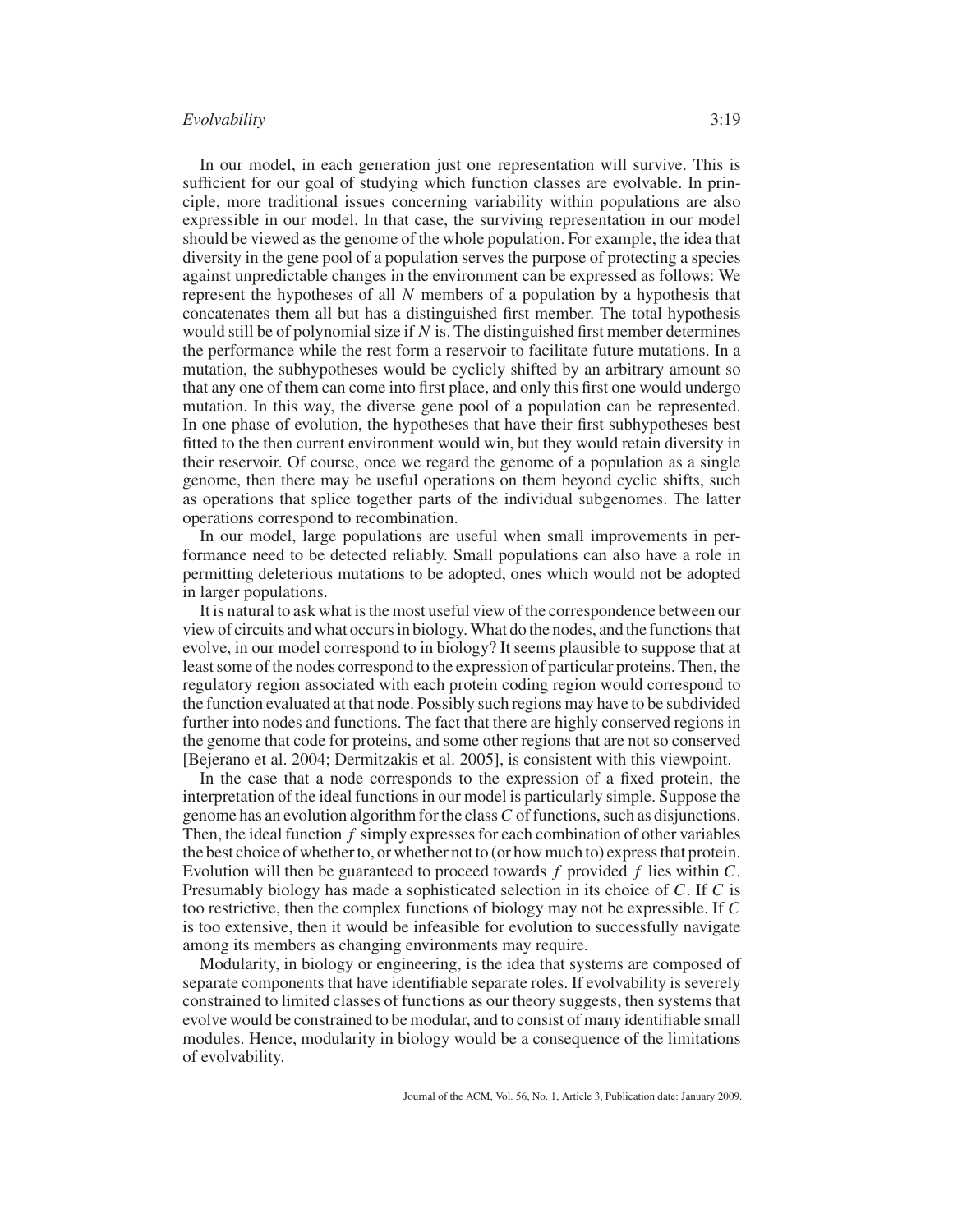A unified theory for learning and evolution is of potential significance to the studies of cognition and of its emulation by machine. A major challenge in understanding cognition is that in biological systems the interplay between the knowledge that is learned through experience by an individual and the knowledge inherent in the genes, is complex, and it is difficult to distinguish between them. In attempts to construct computer systems for cognitive functions (e.g., for vision) this challenge is reflected in the difficulty of providing an effective split between the preprogrammed and the learning parts. The unified viewpoint on learning and evolution that we have developed here, suggests that cognitive systems can be viewed as pure learning systems. The knowledge and skills a biological organism possesses can be viewed as the accumulation of what has been learned by its ancestors over billions of years, and what it has learned from its individual experience since conception. Robust logic [Valiant 2000] is a mathematical framework based on learning that aims to encompass cognitive tasks beyond learning, particularly reasoning. The pragmatic difficulty of finding training data for systems to be built along such principles has been pointed out [Valiant 2006]. By acknowledging that the training data may also need to cover knowledge learned through evolution one is acknowledging what happens in existing cognitive systems, namely the biological ones. It is possible that learning is the only way of guaranteeing sufficient robustness in large-scale cognitive systems. In that case, it would follow that the construction of cognitive systems with human level performance should be conceptualized as a learning task that encompasses knowledge acquired in biological systems through evolution as well as experience.

We have shown that with regard to the acquisition of complex mechanisms evolvability can be viewed as a restricted form of learnability. If it is technically the more constrained, it should not be viewed as the more mysterious.

ACKNOWLEDGMENTS. The author is grateful to Daniel Fisher and Martin Nowak for stimulating discussions and encouragement, to Vitaly Feldman, Brian Jacobson, Loizos Michael and Rocco Servedio for their technical comments on earlier drafts of this article, and to Gill Bejerano and Richard Karp for some helpful observations.

#### REFERENCES

- BÄCK, T., FOGEL, D. B., AND MICHALEWISZ, Z. (EDS.). 1997. *Handbook of Evolutionary Computation*. Oxford Univ. Press, Oxford, UK.
- BERJERANO, G. PHEASANT, M., MAKUNIN, I., STEPHEN, S., KENT, W. J., MATTICK, J. S., AND HAUSSLER, D. 2004. Ultraconserved elements in the human genome. *Science 304*, 1321–1325.
- BLUMER, A., EHRENFEUCHT, A., HAUSSLER, D., AND WARMUTH, M. K. 1989. Learnability and the Vapnik Chervonenkis dimension. *J. ACM 36*, 4, 929–965.
- BÜRGER, R. 2000. *The Mathematical Theory of Selection, Recombination, and Mutation*. Wiley, Chichester, UK.
- DARWIN, C. 1859. *On the Origin of Species by Means of Natural Selection*. John Murray, London, UK. DERMITZAKIS, E. T., RAYMOND, A., AND ANTONARAKIS, S. E. 2005. Conserved nongenic sequences—
	- An unexpected feature of mammalian genomes. *Nat. Rev. Genet. 6*, 2(Feb.), 151–157.
- DRAKE, J. W., CHARLESWORTH, B., CHARLESWORTH, D., AND CROW, F. J. 1998. Rates of spontaneous mutation. *Genetics 148*, 1667–1686.
- EHRENFEUCHT, A., HAUSSLER, D., KEARNS, M., AND VALIANT, L. G. 1989. A general lower bound on the number of examples needed for learning. *Inf. Comput. 82*, 2, 247–261.
- FELDMAN, V. 2008. Evolvability from learning algorithms. In *Proceedings of the 40th ACM Symposium on Theory of Computing*. ACM, New York, 619–628.
- FISCHER, P., AND SIMON, H. U. 1992. On learning ring-sum expressions. *SIAM J. Comput. 21*, 1, 181–192. FISHER, R. A. 1930. *The Genetical Theory of Natural Selection*. Oxford Univ. Press, Oxford, UK.